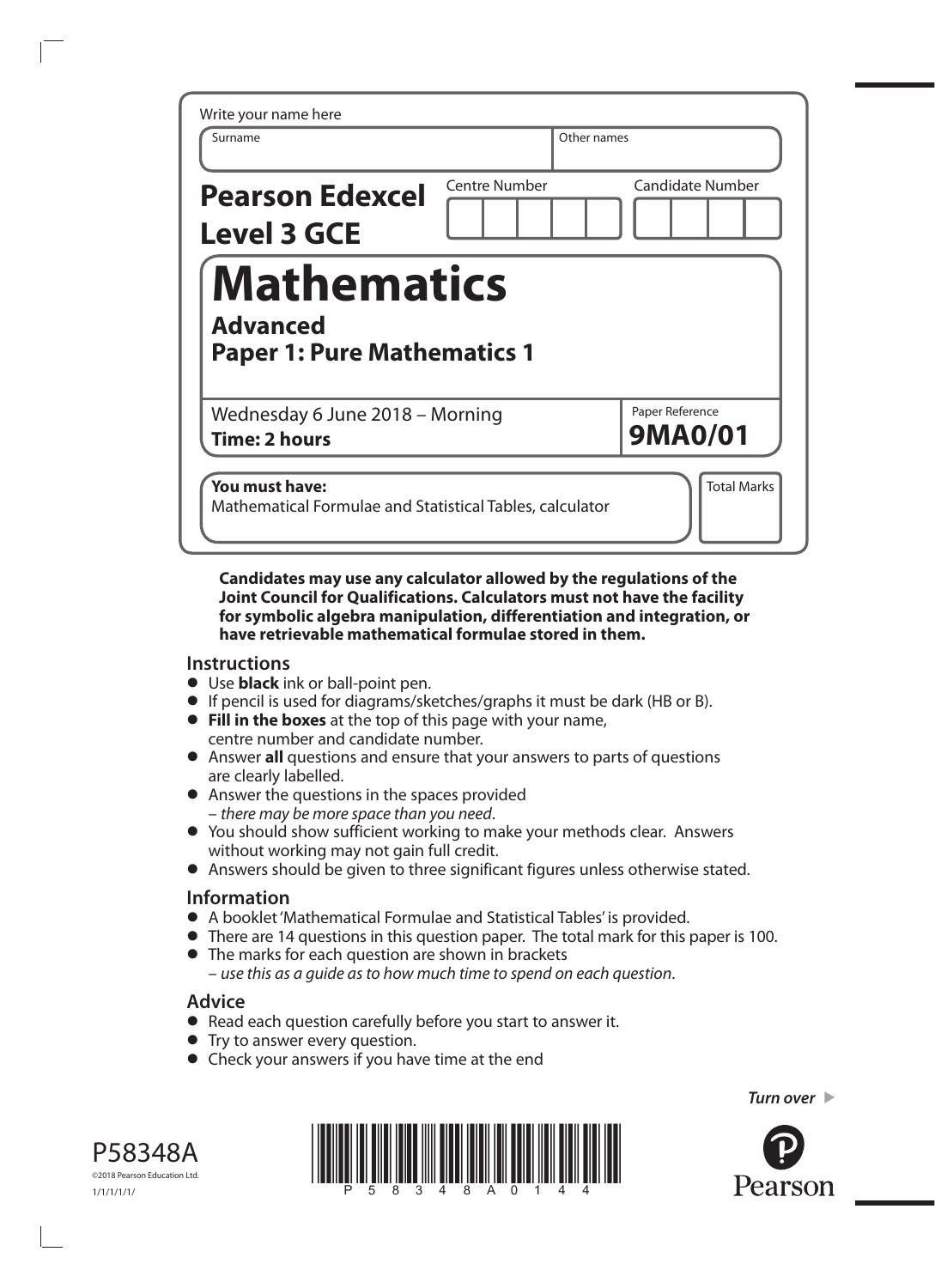## Answer ALL questions. Write your answers in the spaces provided.

1. Given that  $\theta$  is small and is measured in radians, use the small angle approximations to find an approximate value of

| approximate value of |                               |     |
|----------------------|-------------------------------|-----|
|                      | $1-\cos4\theta$               |     |
|                      | $\sqrt{2\theta \sin 3\theta}$ |     |
|                      |                               |     |
|                      |                               | (3) |
|                      |                               |     |
|                      |                               |     |
|                      |                               |     |
|                      |                               |     |
|                      |                               |     |
|                      |                               |     |
|                      |                               |     |
|                      |                               |     |
|                      |                               |     |
|                      |                               |     |
|                      |                               |     |
|                      |                               |     |
|                      |                               |     |
|                      |                               |     |
|                      |                               |     |
|                      |                               |     |
|                      |                               |     |
|                      |                               |     |
|                      |                               |     |
|                      |                               |     |
|                      |                               |     |
|                      |                               |     |
|                      |                               |     |
|                      |                               |     |
|                      |                               |     |
|                      |                               |     |
|                      |                               |     |
|                      |                               |     |
|                      |                               |     |
|                      |                               |     |
|                      |                               |     |
|                      |                               |     |
|                      |                               |     |
|                      |                               |     |
|                      |                               |     |
|                      |                               |     |
|                      |                               |     |
|                      |                               |     |
|                      |                               |     |
|                      |                               |     |
|                      |                               |     |
|                      |                               |     |
|                      |                               |     |

 $||\text{min}_{p} ||\text{min}_{q} ||\text{min}_{q} ||\text{min}_{q} ||\text{min}_{q} ||\text{min}_{q} ||\text{min}_{q} ||\text{min}_{q} ||\text{min}_{q} ||\text{min}_{q} ||\text{min}_{q} ||\text{min}_{q} ||\text{min}_{q} ||\text{min}_{q} ||\text{min}_{q} ||\text{min}_{q} ||\text{min}_{q} ||\text{min}_{q} ||\text{min}_{q} ||\text{min}_{q} ||\text{min}_{q} ||\text{min}_{q} ||\text{min}_{q} ||\text{min}_{q} ||\text{min}_{q} ||\text{min}_{q} ||\text{min}_{q} ||\text{$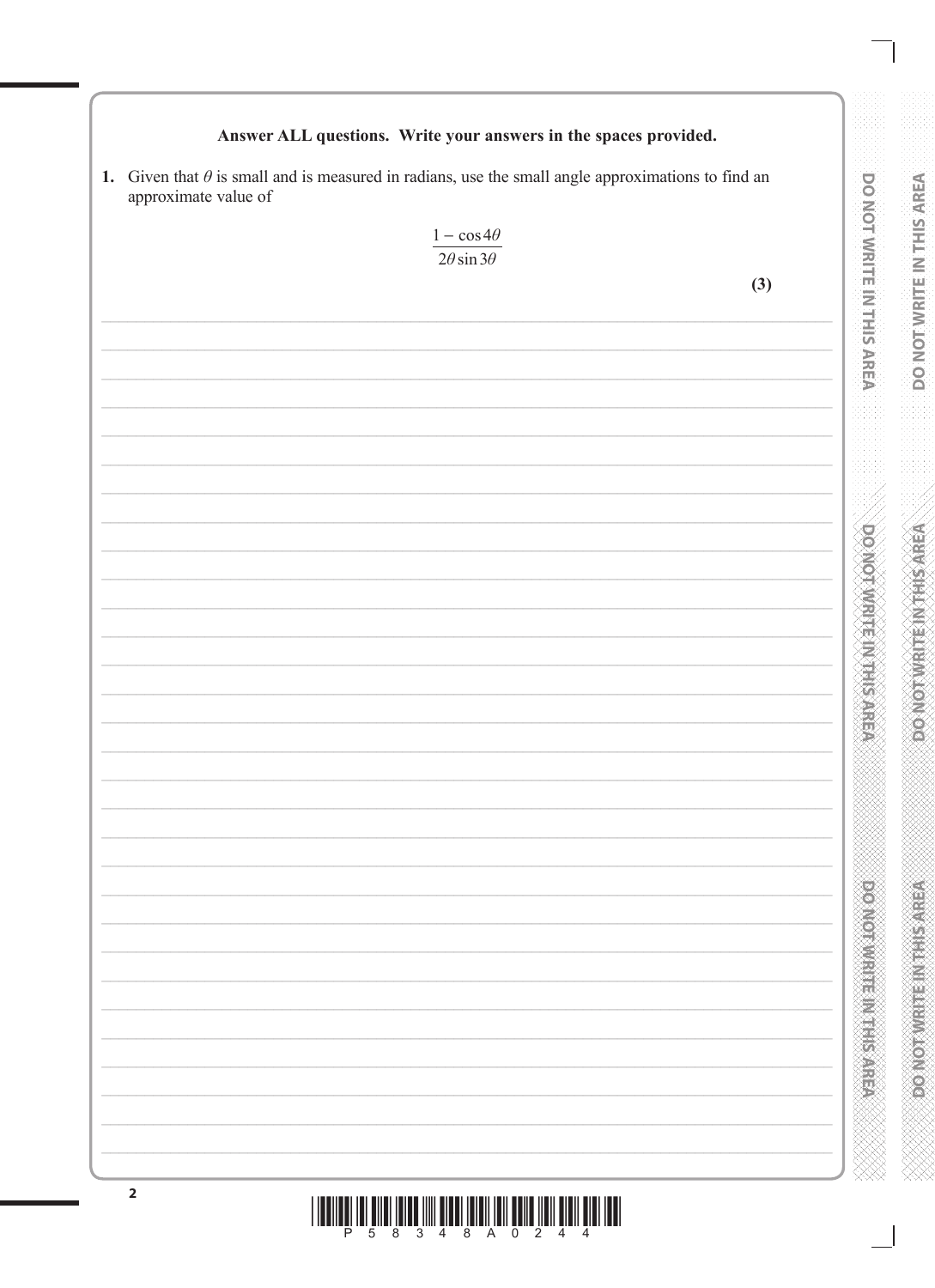| <b>Question 1 continued</b>       |  |
|-----------------------------------|--|
|                                   |  |
|                                   |  |
|                                   |  |
|                                   |  |
|                                   |  |
|                                   |  |
|                                   |  |
|                                   |  |
|                                   |  |
|                                   |  |
|                                   |  |
|                                   |  |
|                                   |  |
|                                   |  |
|                                   |  |
|                                   |  |
|                                   |  |
|                                   |  |
|                                   |  |
|                                   |  |
|                                   |  |
|                                   |  |
|                                   |  |
|                                   |  |
|                                   |  |
|                                   |  |
|                                   |  |
|                                   |  |
|                                   |  |
|                                   |  |
|                                   |  |
|                                   |  |
|                                   |  |
| (Total for Question 1 is 3 marks) |  |
|                                   |  |

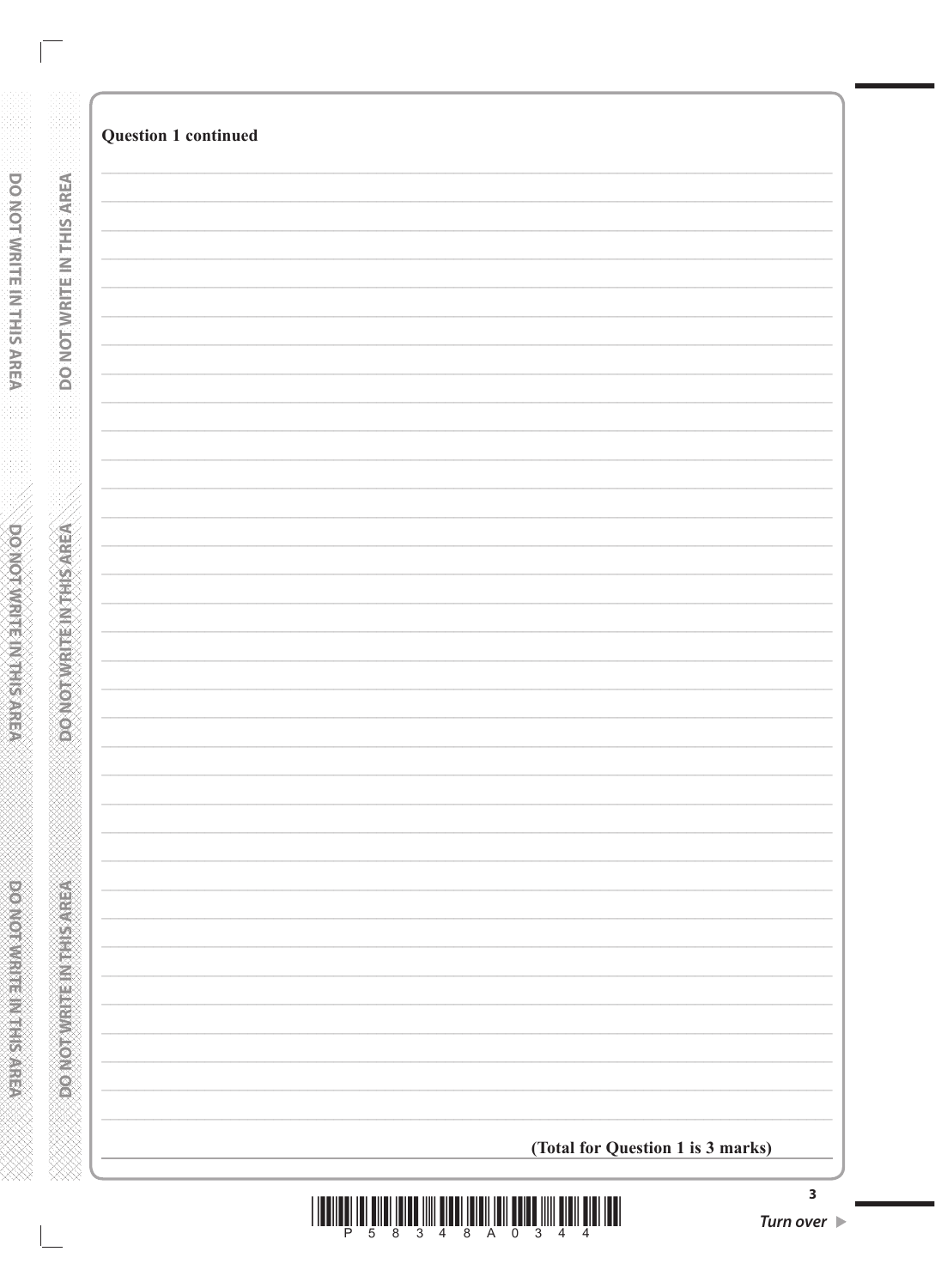2. A curve  $C$  has equation

$$
y = x^2 - 2x - 24\sqrt{x}, \qquad x > 0
$$

 $\frac{\mathrm{d}y}{\mathrm{d}x}$ (a) Find  $(i)$ 

(ii) 
$$
\frac{d^2y}{dx^2}
$$
 (3)

(b) Verify that C has a stationary point when  $x = 4$ 

(c) Determine the nature of this stationary point, giving a reason for your answer.

 $(2)$ 

 $(2)$ 

DO NOT WRITE IN THIS AREA

**DO NOT WRITE IN THE STREET** 

**DOMOTHER RESERVED** 

| $\overline{a}$ |  |
|----------------|--|



 $\overline{\phantom{a}}$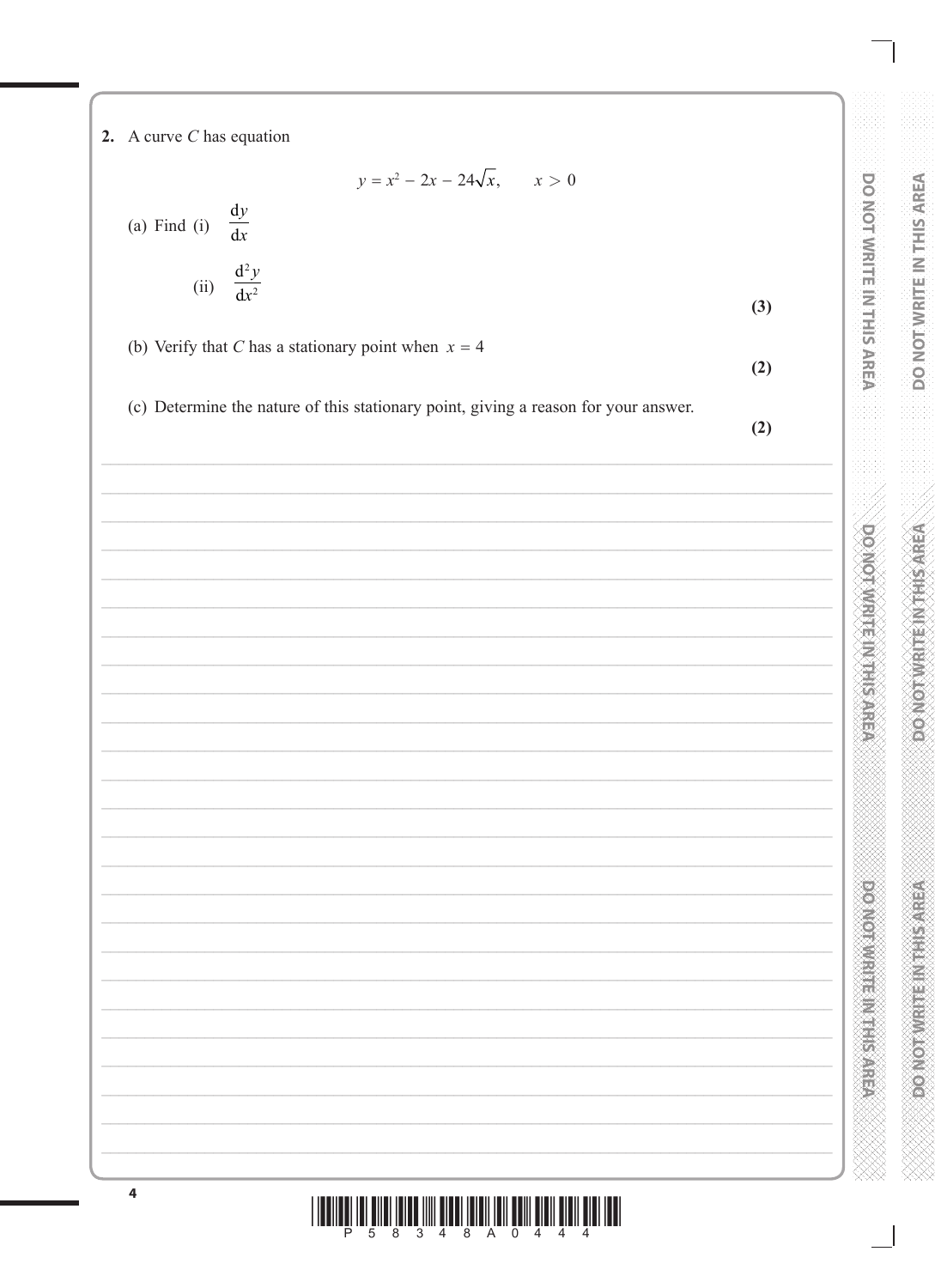| (Total for Question 2 is 7 marks) |
|-----------------------------------|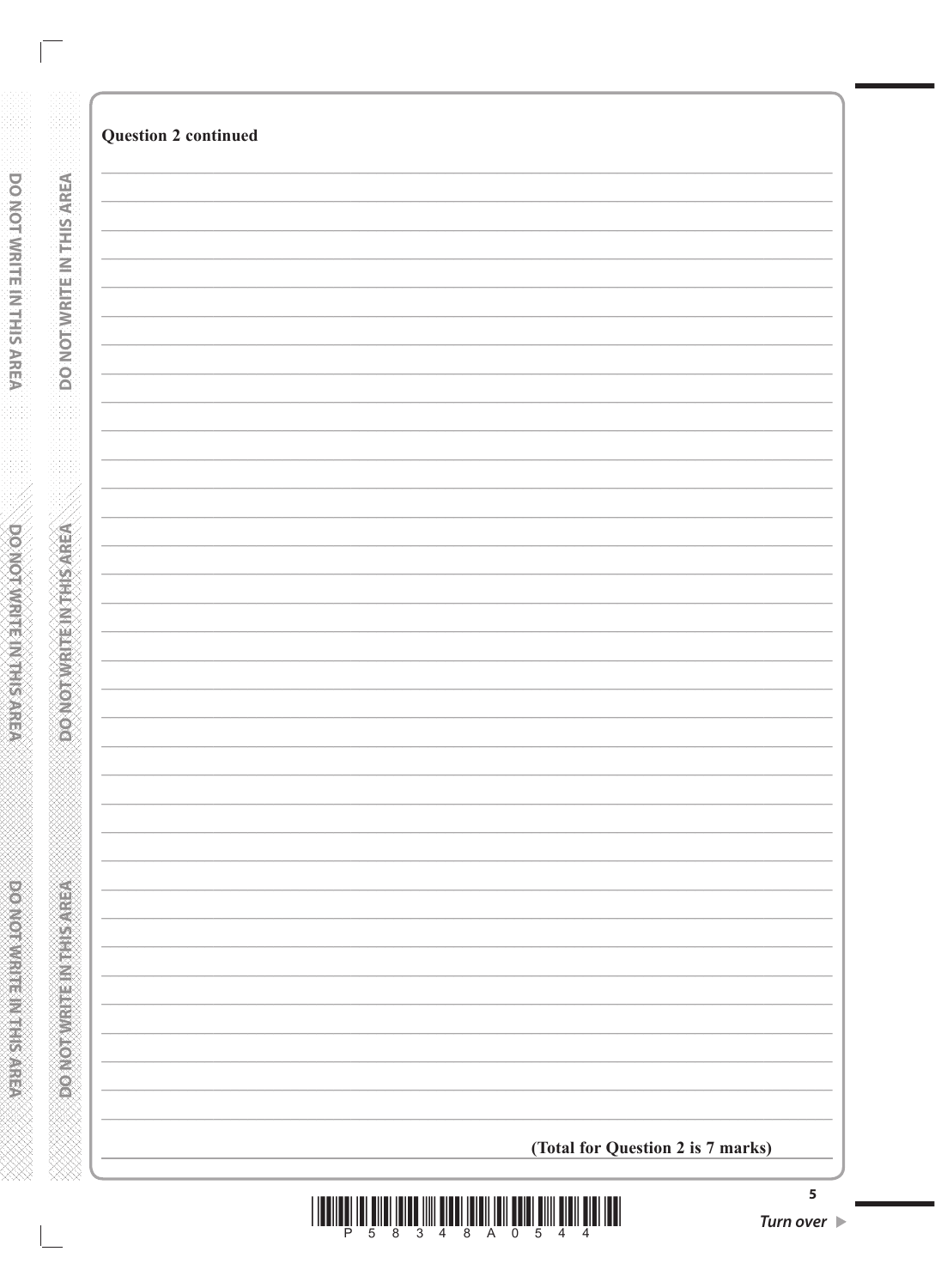DO NOT WRITE IN THIS AREA **DOMOTWRITE METHORICA** 

**PONOSTIC PROTECTION** 



 $\overline{4}$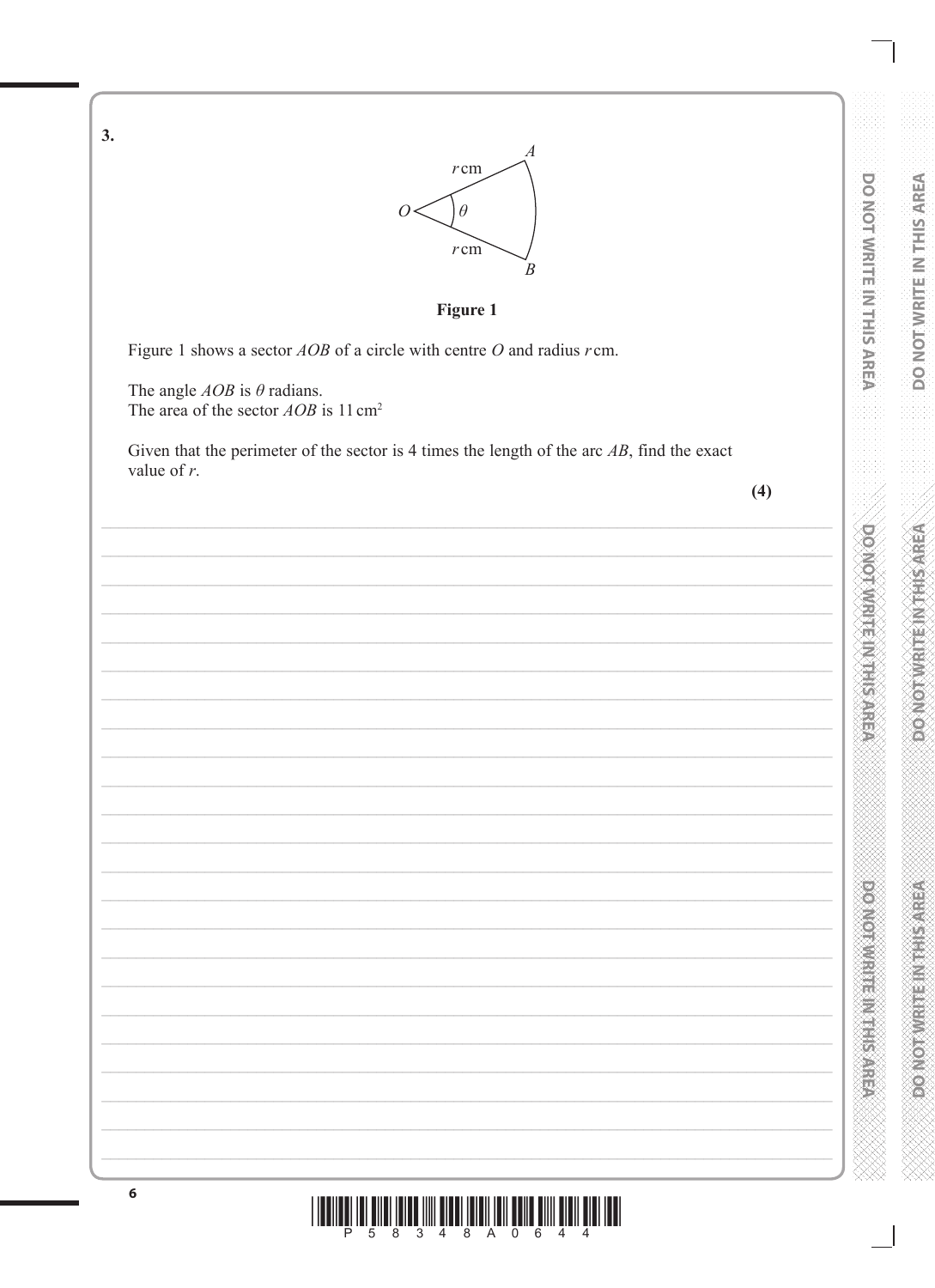| <b>Question 3 continued</b>       |  |
|-----------------------------------|--|
|                                   |  |
|                                   |  |
|                                   |  |
|                                   |  |
|                                   |  |
|                                   |  |
|                                   |  |
|                                   |  |
|                                   |  |
|                                   |  |
|                                   |  |
|                                   |  |
|                                   |  |
|                                   |  |
|                                   |  |
|                                   |  |
|                                   |  |
|                                   |  |
|                                   |  |
|                                   |  |
|                                   |  |
|                                   |  |
|                                   |  |
|                                   |  |
|                                   |  |
|                                   |  |
|                                   |  |
|                                   |  |
|                                   |  |
|                                   |  |
|                                   |  |
|                                   |  |
|                                   |  |
|                                   |  |
|                                   |  |
|                                   |  |
|                                   |  |
|                                   |  |
|                                   |  |
|                                   |  |
|                                   |  |
|                                   |  |
| (Total for Question 3 is 4 marks) |  |
|                                   |  |

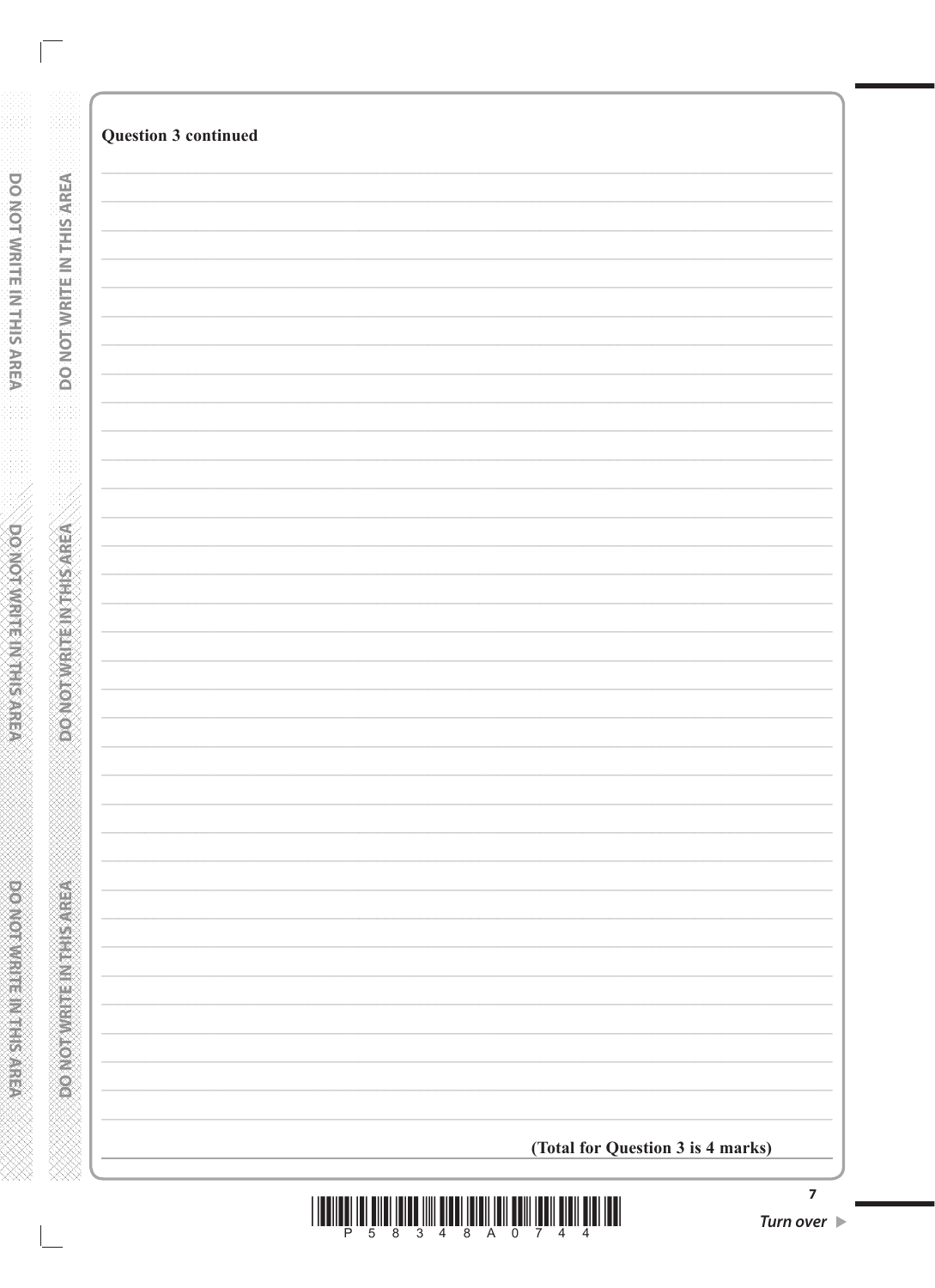- **4.** The curve with equation  $y = 2\ln(8 x)$  meets the line  $y = x$  at a single point,  $x = a$ .
	- (a) Show that  $3 < \alpha < 4$





Figure 2 shows the graph of  $y = 2\ln(8 - x)$  and the graph of  $y = x$ .

A student uses the iteration formula

$$
x_{n+1} = 2\ln(8 - x_n), \quad n \in \mathbb{N}
$$

in an attempt to find an approximation for *α*.

Using the graph and starting with  $x_1 = 4$ 

(b) determine whether or not this iteration formula can be used to find an approximation for *α*, justifying your answer.

**(2)**

**PONONNETH METHODS DO NOT WRITE IN THIS AREA**

**DO NOT WRITE IN THE INTERNATION** 

**DO NOT WRITE IN THIS AREA** 

**(2)**

**DO NOT WRITE IN THE INTERNATIONAL CONTRACTOR** 

**DOMOTIVITIE MISSURE** 

\*P58348A0844\*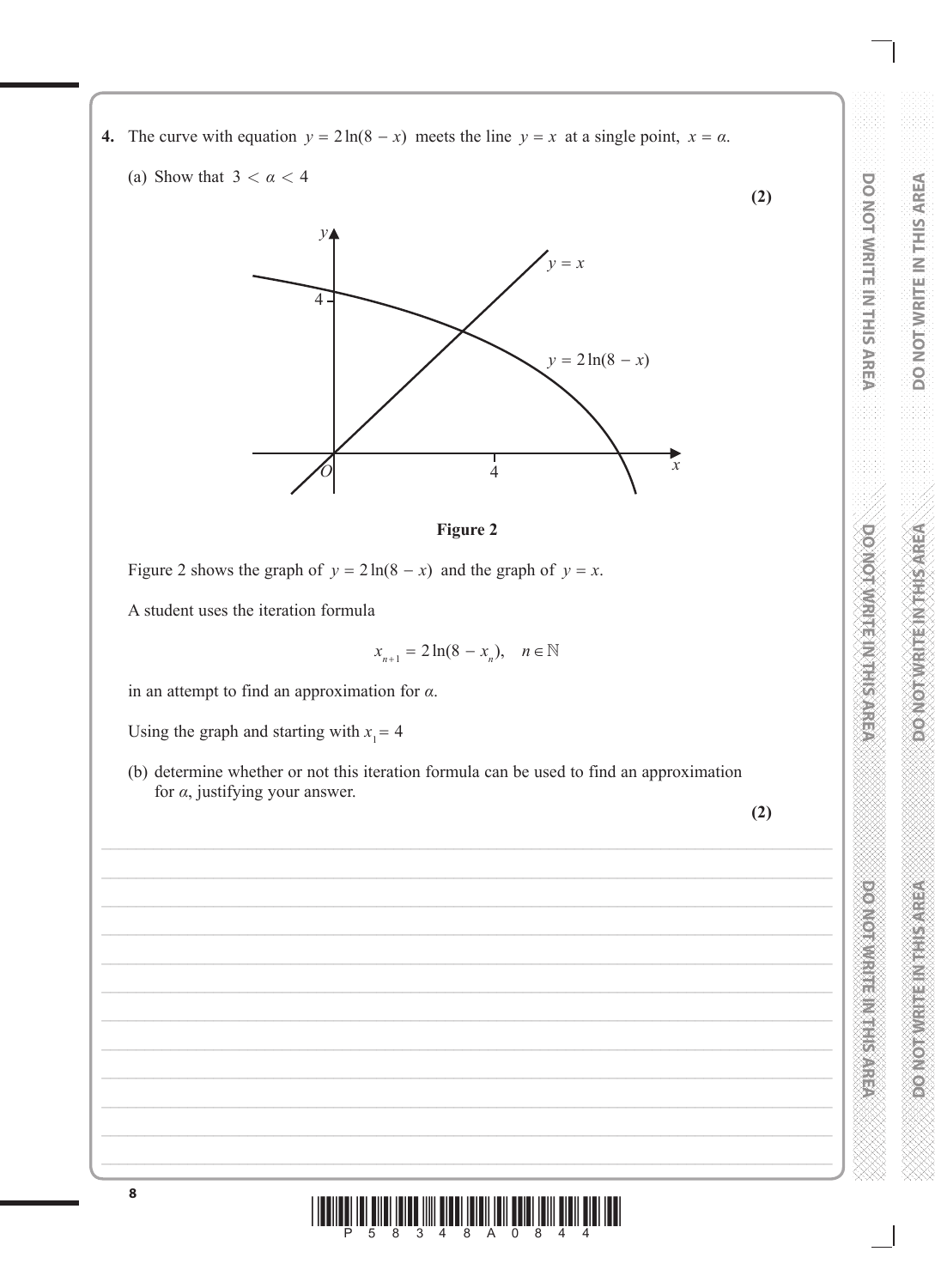| <b>Question 4 continued</b> |                                   |
|-----------------------------|-----------------------------------|
|                             |                                   |
|                             |                                   |
|                             |                                   |
|                             |                                   |
|                             |                                   |
|                             |                                   |
|                             |                                   |
|                             |                                   |
|                             |                                   |
|                             |                                   |
|                             |                                   |
|                             |                                   |
|                             |                                   |
|                             |                                   |
|                             |                                   |
|                             |                                   |
|                             |                                   |
|                             |                                   |
|                             |                                   |
|                             |                                   |
|                             |                                   |
|                             |                                   |
|                             |                                   |
|                             |                                   |
|                             |                                   |
|                             |                                   |
|                             |                                   |
|                             |                                   |
|                             |                                   |
|                             | (Total for Question 4 is 4 marks) |

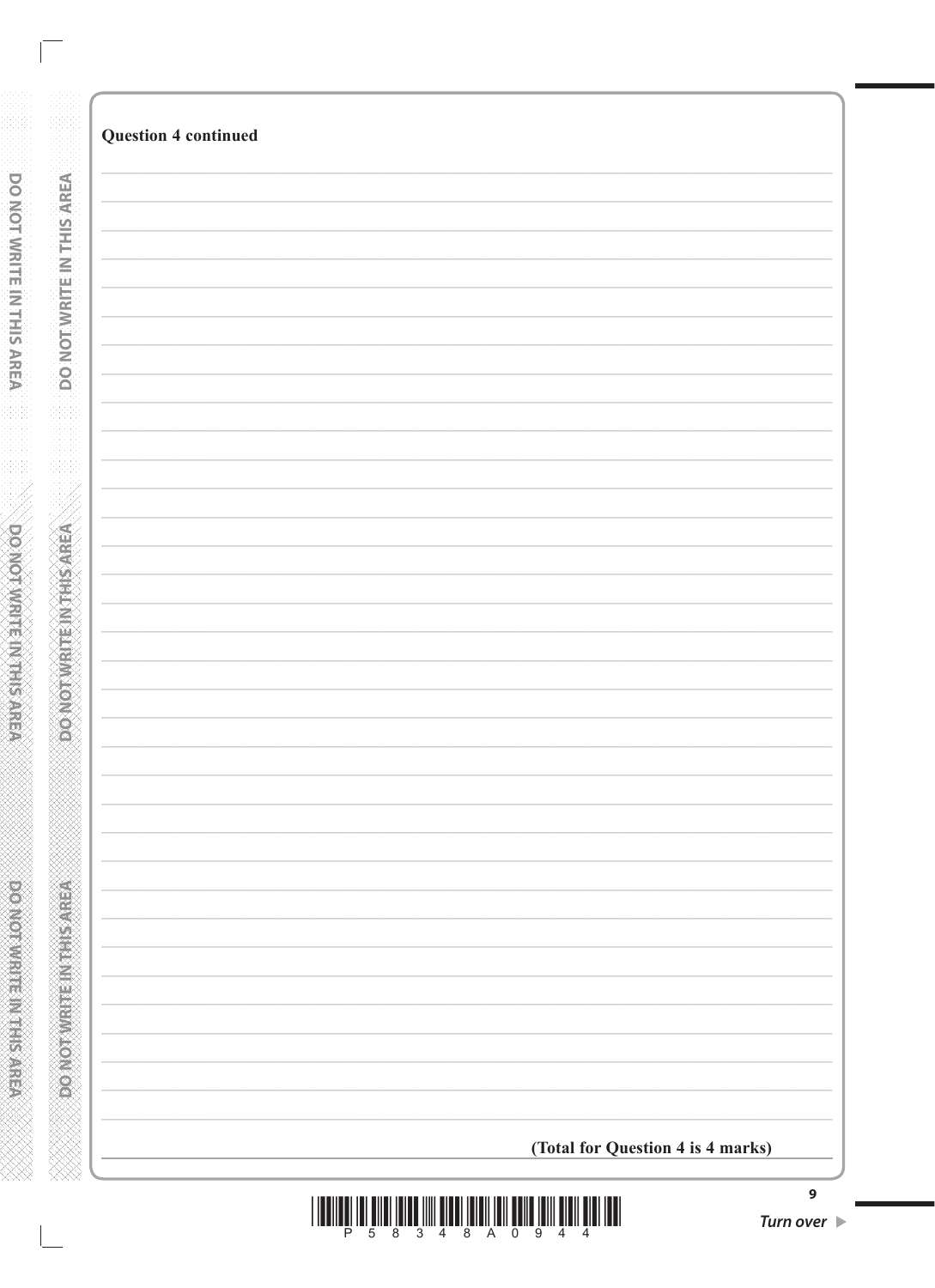5. Given that

$$
y = \frac{3\sin\theta}{2\sin\theta + 2\cos\theta} \qquad -\frac{\pi}{4} < \theta < \frac{3\pi}{4}
$$

show that

$$
\frac{dy}{d\theta} = \frac{A}{1 + \sin 2\theta} \qquad -\frac{\pi}{4} < \theta < \frac{3\pi}{4}
$$

DO NOT WRITE IN THIS AREA

**DOMOTOMRITEIN THEATER** 

**DOOMOODWELF IN THE AREA** 

 $\frac{\pi}{\sqrt{2}}$ where  $A$  is a rational constant to be found.  $(5)$ 



lli<br>P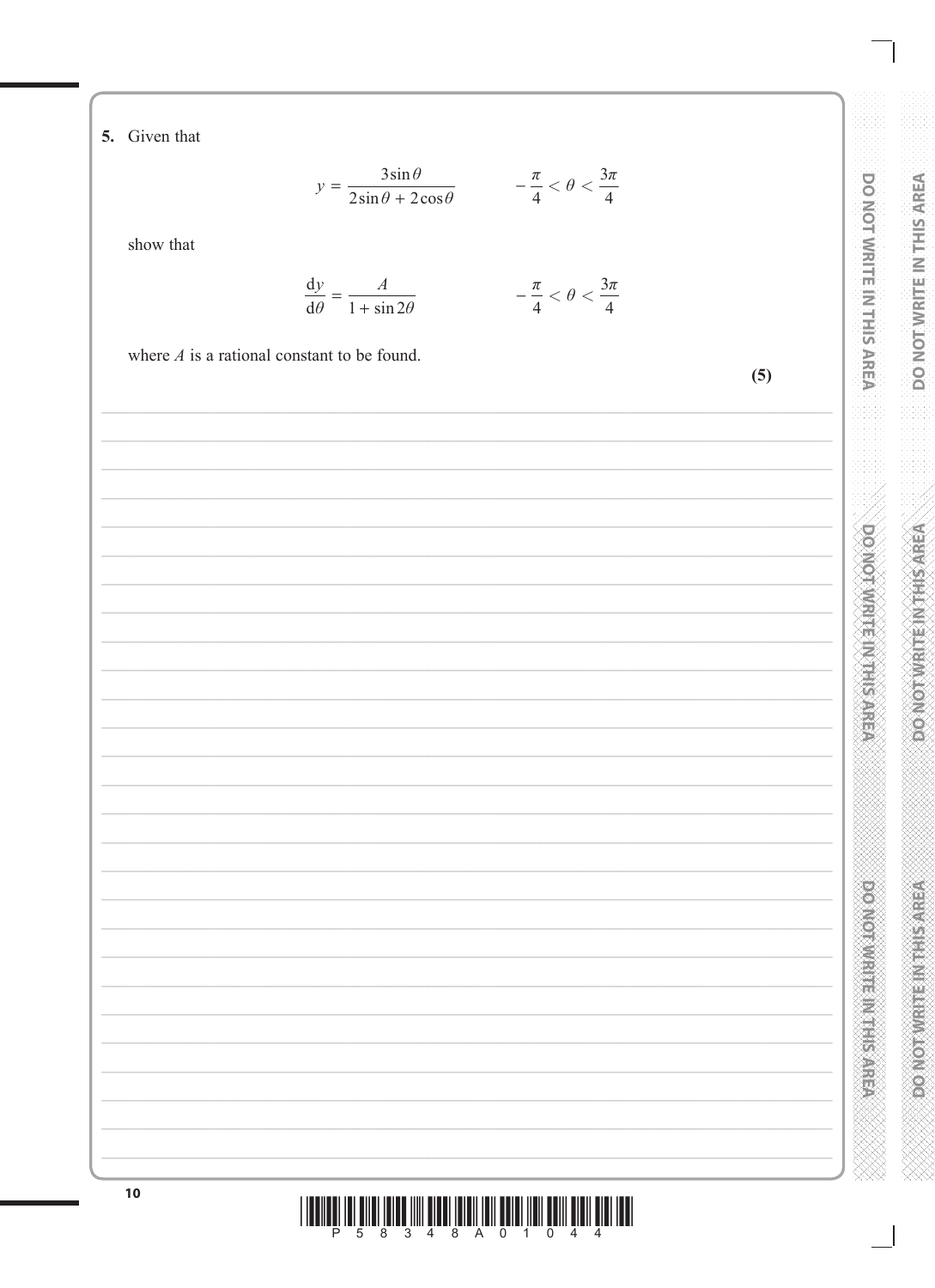| (Total for Question 5 is 5 marks) |                             |  |
|-----------------------------------|-----------------------------|--|
|                                   | <b>Question 5 continued</b> |  |
|                                   |                             |  |
|                                   |                             |  |
|                                   |                             |  |
|                                   |                             |  |
|                                   |                             |  |
|                                   |                             |  |
|                                   |                             |  |
|                                   |                             |  |
|                                   |                             |  |
|                                   |                             |  |
|                                   |                             |  |
|                                   |                             |  |
|                                   |                             |  |
|                                   |                             |  |
|                                   |                             |  |
|                                   |                             |  |
|                                   |                             |  |
|                                   |                             |  |
|                                   |                             |  |
|                                   |                             |  |
|                                   |                             |  |
|                                   |                             |  |
|                                   |                             |  |
|                                   |                             |  |
|                                   |                             |  |
|                                   |                             |  |
|                                   |                             |  |
|                                   |                             |  |
|                                   |                             |  |
|                                   |                             |  |
|                                   |                             |  |
|                                   |                             |  |
|                                   |                             |  |
|                                   |                             |  |
|                                   |                             |  |
|                                   |                             |  |
|                                   |                             |  |
|                                   |                             |  |
|                                   |                             |  |
|                                   |                             |  |
|                                   |                             |  |
|                                   |                             |  |
|                                   |                             |  |
|                                   |                             |  |
|                                   |                             |  |

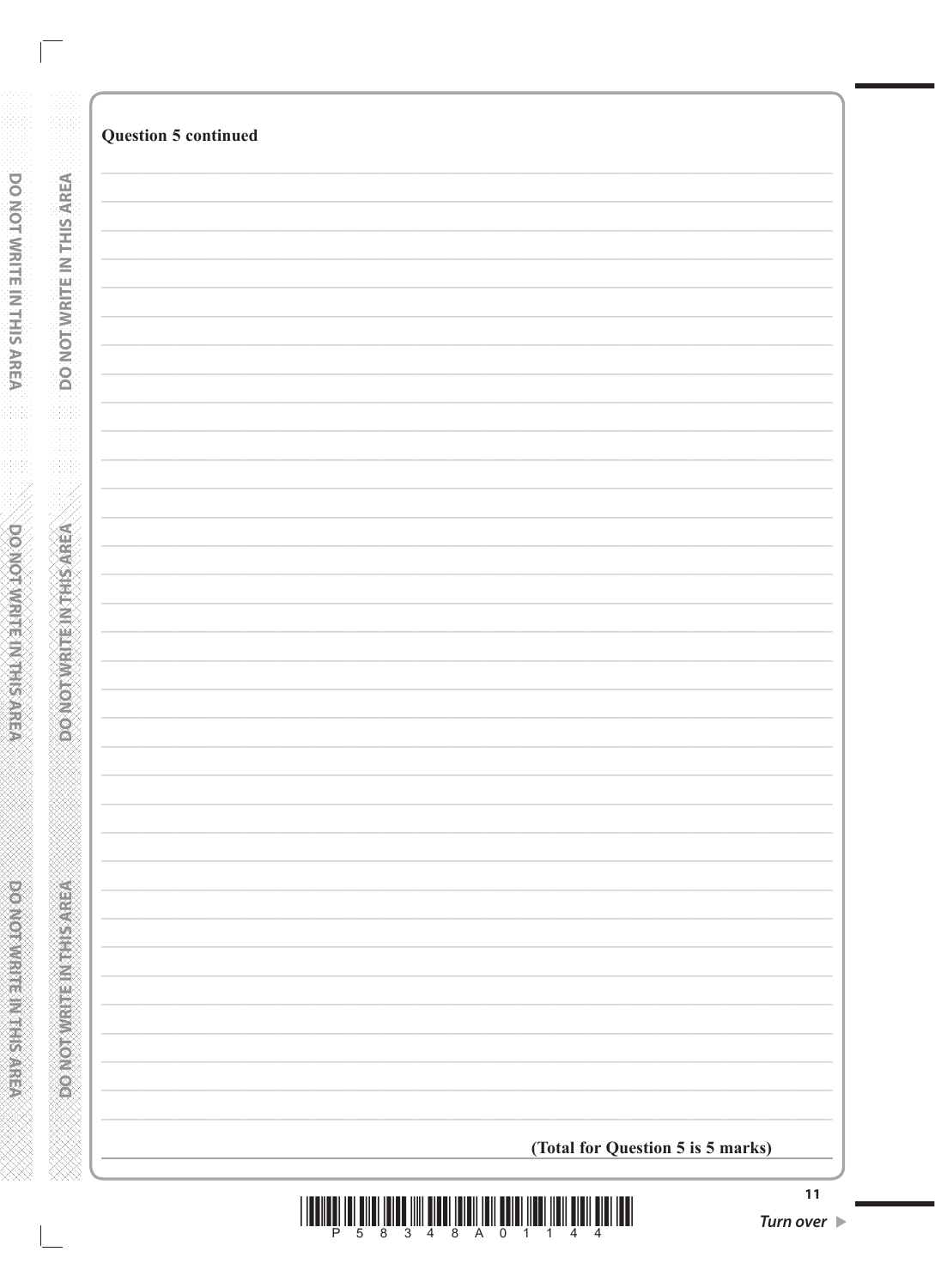6.



**Figure 3** 

The circle C has centre  $A$  with coordinates (7, 5).

The line *l*, with equation  $y = 2x + 1$ , is the tangent to *C* at the point *P*, as shown in Figure 3.

(a) Show that an equation of the line *PA* is  $2y + x = 17$ 

(b) Find an equation for  $C$ .

The line with equation  $y = 2x + k$ ,  $k \ne 1$  is also a tangent to C.

(c) Find the value of the constant  $k$ .

|   | ٠       |  |
|---|---------|--|
|   | ×       |  |
|   |         |  |
| × | I<br>۰. |  |

 $(3)$ 

 $(4)$ 

DO NOT WRITE IN THIS AREA

**DOMOTWRITE IN THIS AREA** 

**DOMOTIVETTE IN THE RESPECT** 

 $\mathbb{II}$   $\mathbb{II}$  $\frac{1}{8}$  $\frac{1}{4}$ 1| || || || || || ||<br>| 8<br>| 8  $\frac{1}{\alpha}$  $\overline{5}$  $\overline{1}$  $\overline{2}$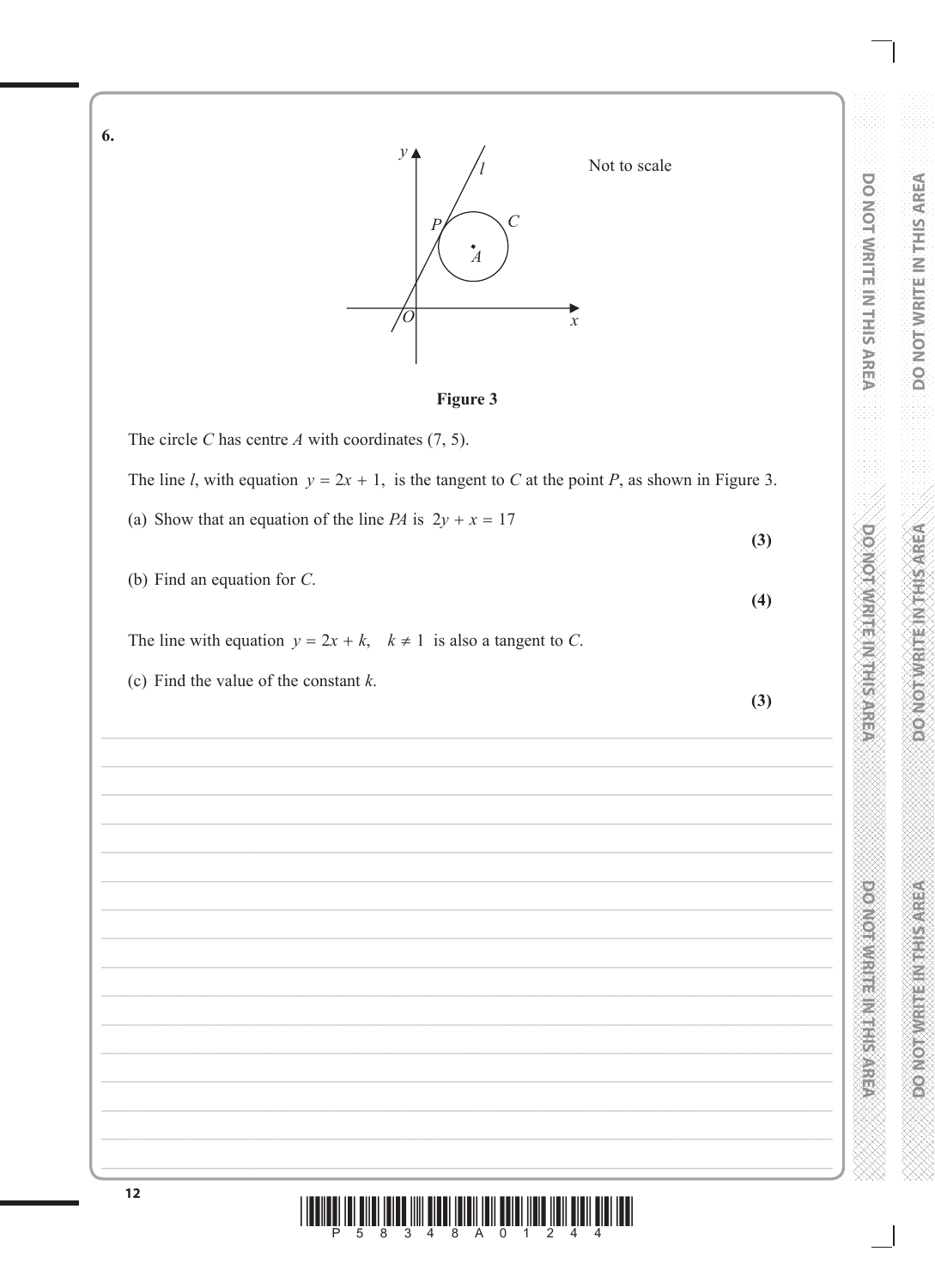| Question 6 continued |  |
|----------------------|--|
|                      |  |
|                      |  |
|                      |  |
|                      |  |
|                      |  |
|                      |  |
|                      |  |
|                      |  |
|                      |  |
|                      |  |
|                      |  |
|                      |  |
|                      |  |
|                      |  |
|                      |  |
|                      |  |
|                      |  |
|                      |  |
|                      |  |
|                      |  |
|                      |  |
|                      |  |
|                      |  |
|                      |  |
|                      |  |
|                      |  |
|                      |  |
|                      |  |
|                      |  |
|                      |  |
|                      |  |
|                      |  |
|                      |  |
|                      |  |
|                      |  |
|                      |  |
|                      |  |
|                      |  |
|                      |  |
|                      |  |
|                      |  |
|                      |  |
|                      |  |
|                      |  |
|                      |  |
|                      |  |
|                      |  |
|                      |  |
|                      |  |
|                      |  |
|                      |  |
|                      |  |
|                      |  |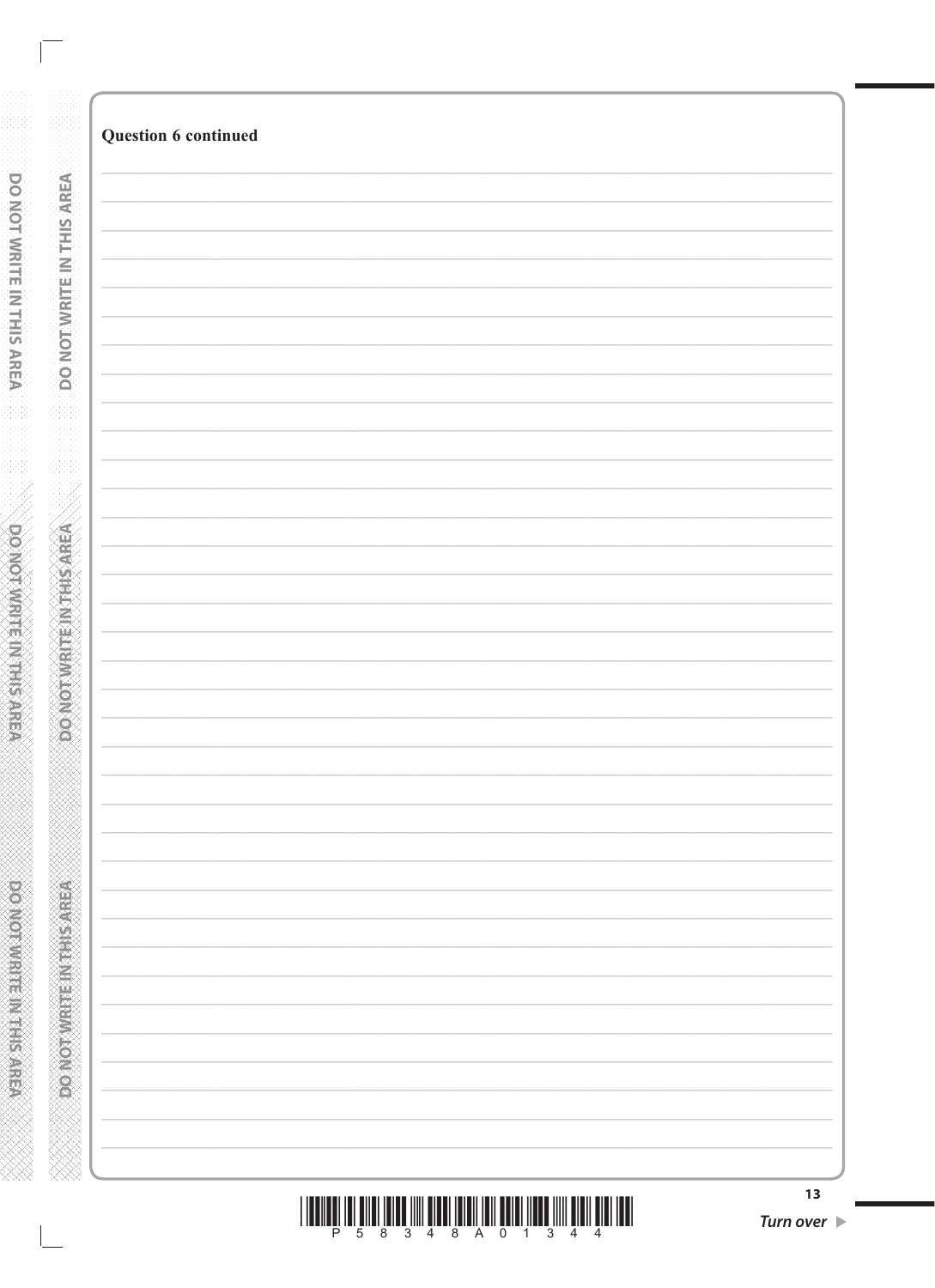| <b>Question 6 continued</b> |                                 |
|-----------------------------|---------------------------------|
|                             |                                 |
|                             |                                 |
|                             |                                 |
|                             |                                 |
|                             |                                 |
|                             |                                 |
|                             |                                 |
|                             |                                 |
|                             |                                 |
|                             |                                 |
|                             |                                 |
|                             |                                 |
|                             |                                 |
|                             |                                 |
|                             |                                 |
|                             |                                 |
|                             |                                 |
|                             |                                 |
|                             | <b>DO NOT WRITE IN THIS ARE</b> |
|                             |                                 |
|                             |                                 |
|                             |                                 |
|                             |                                 |
|                             |                                 |
|                             |                                 |
|                             |                                 |
|                             |                                 |
|                             |                                 |
|                             |                                 |
|                             |                                 |
|                             |                                 |
|                             |                                 |
|                             |                                 |
|                             |                                 |
|                             |                                 |
|                             |                                 |
|                             |                                 |
|                             |                                 |
|                             |                                 |
|                             |                                 |
|                             |                                 |
|                             |                                 |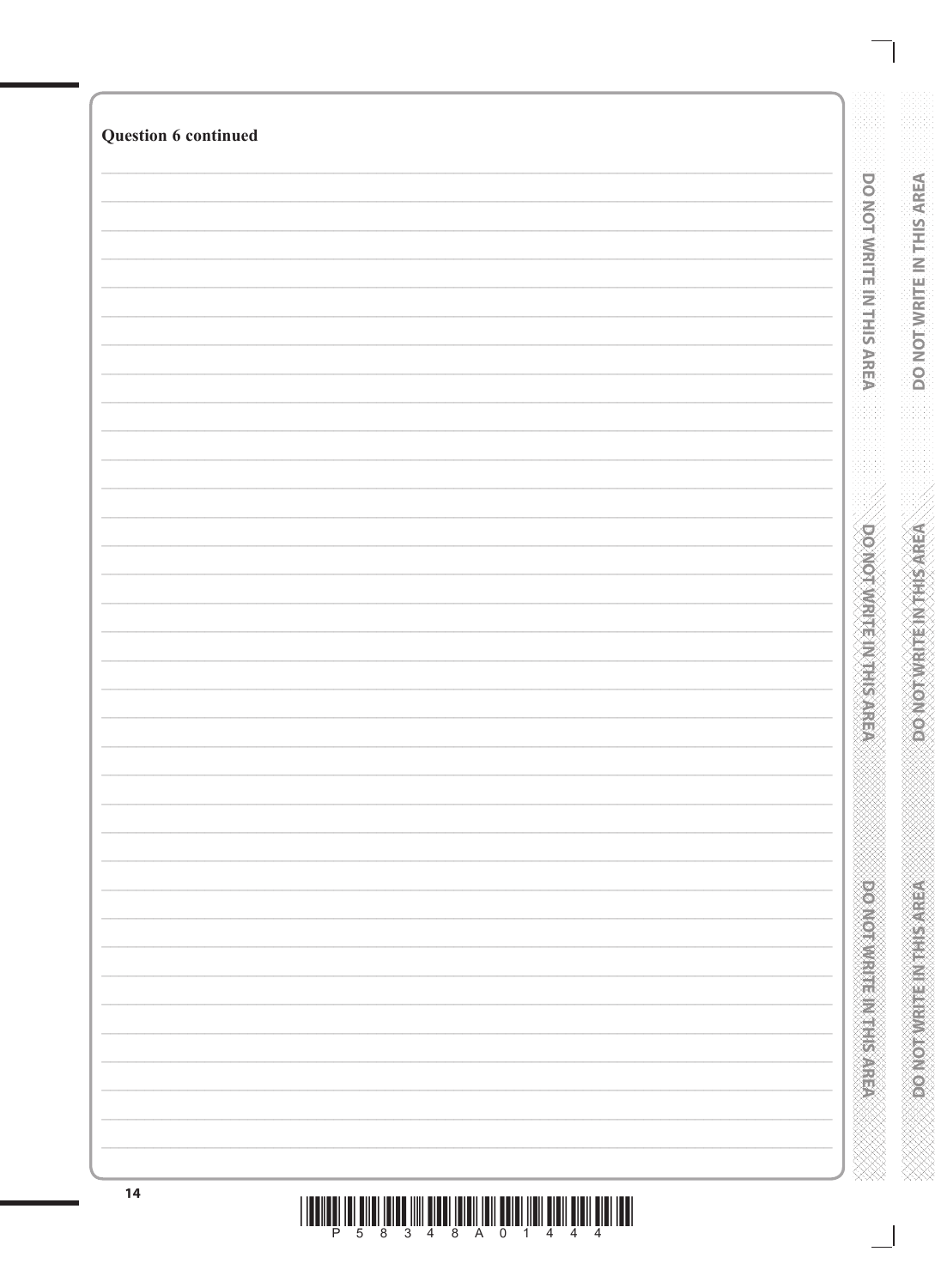| <b>Question 6 continued</b> |                                    |
|-----------------------------|------------------------------------|
|                             |                                    |
|                             |                                    |
|                             |                                    |
|                             |                                    |
|                             |                                    |
|                             |                                    |
|                             |                                    |
|                             |                                    |
|                             |                                    |
|                             |                                    |
|                             |                                    |
|                             |                                    |
|                             |                                    |
|                             |                                    |
|                             |                                    |
|                             |                                    |
|                             |                                    |
|                             |                                    |
|                             |                                    |
|                             |                                    |
|                             |                                    |
|                             |                                    |
|                             |                                    |
|                             | (Total for Question 6 is 10 marks) |

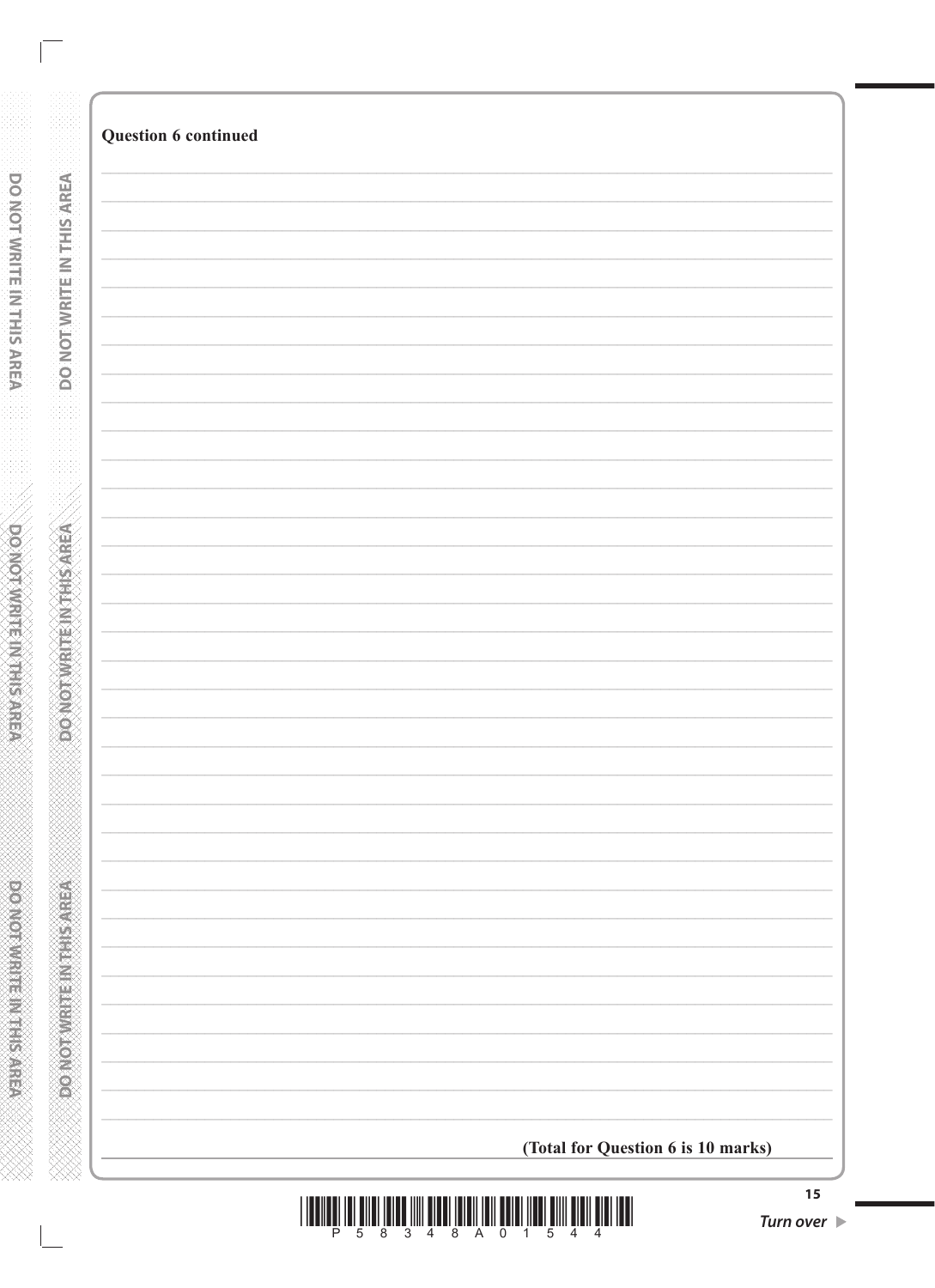7. Given that 
$$
k \in \mathbb{Z}^*
$$
  
\n(a) show that  $\int_{k}^{2k} \frac{2}{(3x-k)} dx$  is independent of k,  
\n(b) show that  $\int_{k}^{2k} \frac{2}{(2x-k)^{2}} dx$  is inversely proportional to k.  
\n(3)  
\n(4)  
\n(5)  
\n(6)  
\n(7)  
\n(8)  
\n(9)  
\n(10)  
\n(11)  
\n(20)  
\n(3)  
\n(4)  
\n(5)  
\n(6)  
\n(7)  
\n(8)  
\n(9)  
\n(10)  
\n(11)  
\n(20)  
\n(3)  
\n(4)  
\n(5)  
\n(6)  
\n(7)  
\n(8)  
\n(9)  
\n(10)  
\n(10)  
\n(11)  
\n(20)  
\n(3)  
\n(4)  
\n(5)  
\n(6)  
\n(7)  
\n(8)  
\n(9)  
\n(10)  
\n(10)  
\n(11)  
\n(12)  
\n(13)  
\n(15)  
\n(16)  
\n(17)  
\n(18)  
\n(19)  
\n(10)  
\n(10)  
\n(10)  
\n(11)  
\n(12)  
\n(13)  
\n(16)  
\n(19)  
\n(10)  
\n(10)  
\n(10)  
\n(10)  
\n(11)  
\n(12)  
\n(13)  
\n(16)  
\n(16)  
\n(17)  
\n(18)  
\n(19)  
\n(10)  
\n(10)  
\n(10)  
\n(11)  
\n(12)  
\n(13)  
\n(16)  
\n(16)  
\n(17)  
\n(18)  
\n(19)  
\n(10)  
\n(10)  
\n(10)  
\n(11)  
\n(12)  
\n(13)  
\n(16)  
\n(19)  
\n(10)  
\n(10)  
\n(10)  
\n(11)  
\n(12)  
\n(13)  
\n(15)  
\n(16)  
\n(16)  
\n(17)  
\n(18)  
\n(19)  
\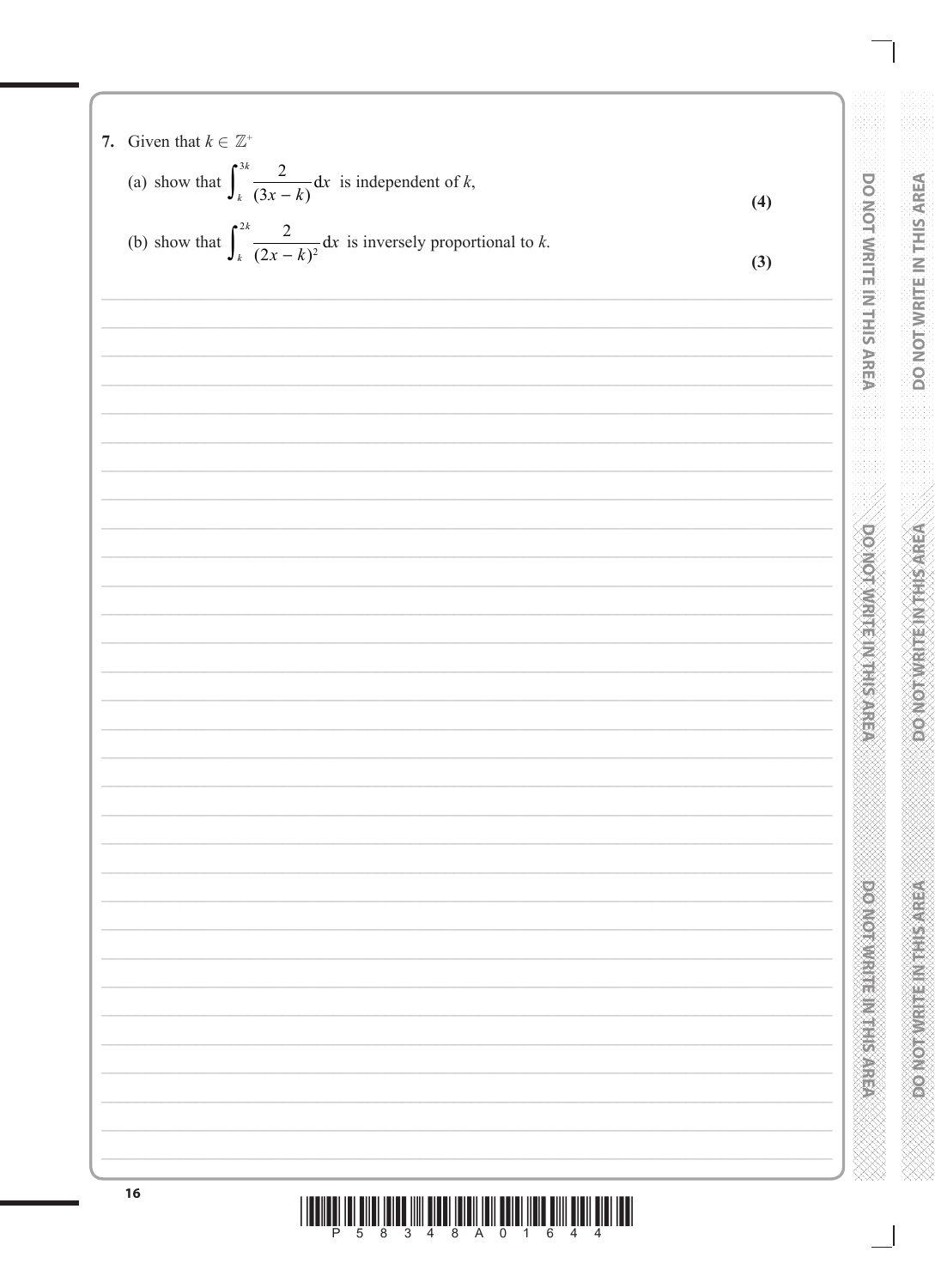| <b>Question 7 continued</b> |
|-----------------------------|
|                             |
|                             |
|                             |
|                             |
|                             |
|                             |
|                             |
|                             |
|                             |
|                             |
|                             |
|                             |
|                             |
|                             |
|                             |
|                             |
|                             |
|                             |
|                             |
|                             |
|                             |
|                             |
|                             |
|                             |
|                             |
|                             |
|                             |
|                             |
|                             |
|                             |
|                             |
|                             |
|                             |
|                             |
|                             |
|                             |
|                             |
|                             |
|                             |
|                             |
|                             |
|                             |
|                             |
|                             |
|                             |
|                             |
|                             |
|                             |
|                             |
|                             |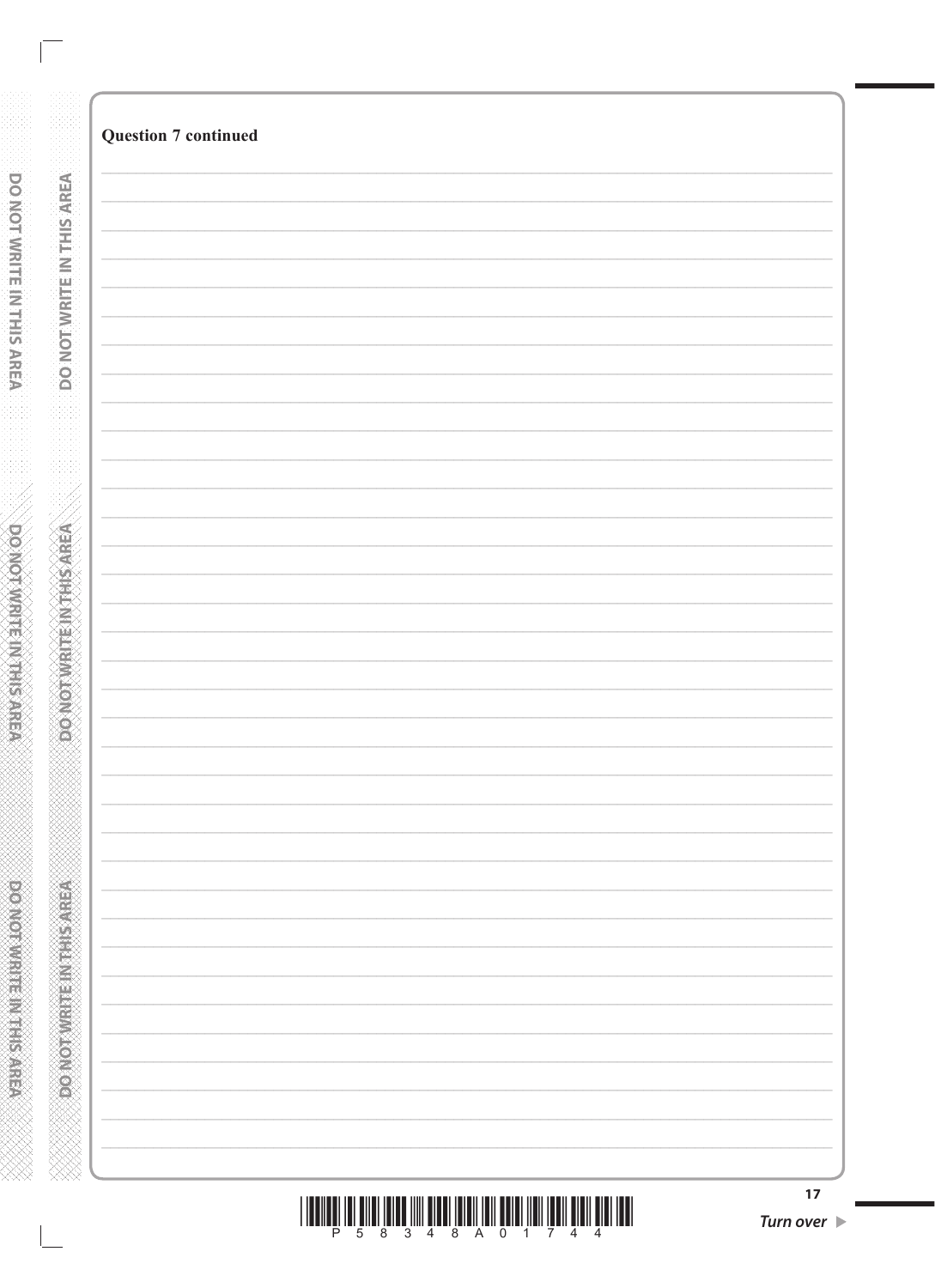| <b>Question 7 continued</b> |                               |
|-----------------------------|-------------------------------|
|                             |                               |
|                             | DO NOT WRITE IN THIS AREA     |
|                             |                               |
|                             |                               |
|                             |                               |
|                             |                               |
|                             |                               |
|                             |                               |
|                             |                               |
|                             |                               |
|                             |                               |
|                             |                               |
|                             |                               |
|                             |                               |
|                             |                               |
|                             |                               |
|                             |                               |
|                             |                               |
|                             |                               |
|                             |                               |
|                             | <b>DOMONAIREMANCING</b>       |
|                             |                               |
|                             |                               |
|                             |                               |
|                             |                               |
|                             |                               |
|                             |                               |
|                             |                               |
|                             |                               |
|                             |                               |
|                             |                               |
|                             |                               |
|                             |                               |
|                             |                               |
|                             |                               |
|                             |                               |
|                             |                               |
|                             |                               |
|                             |                               |
|                             | <b>Provided a consequence</b> |
|                             |                               |
|                             |                               |
|                             |                               |
|                             |                               |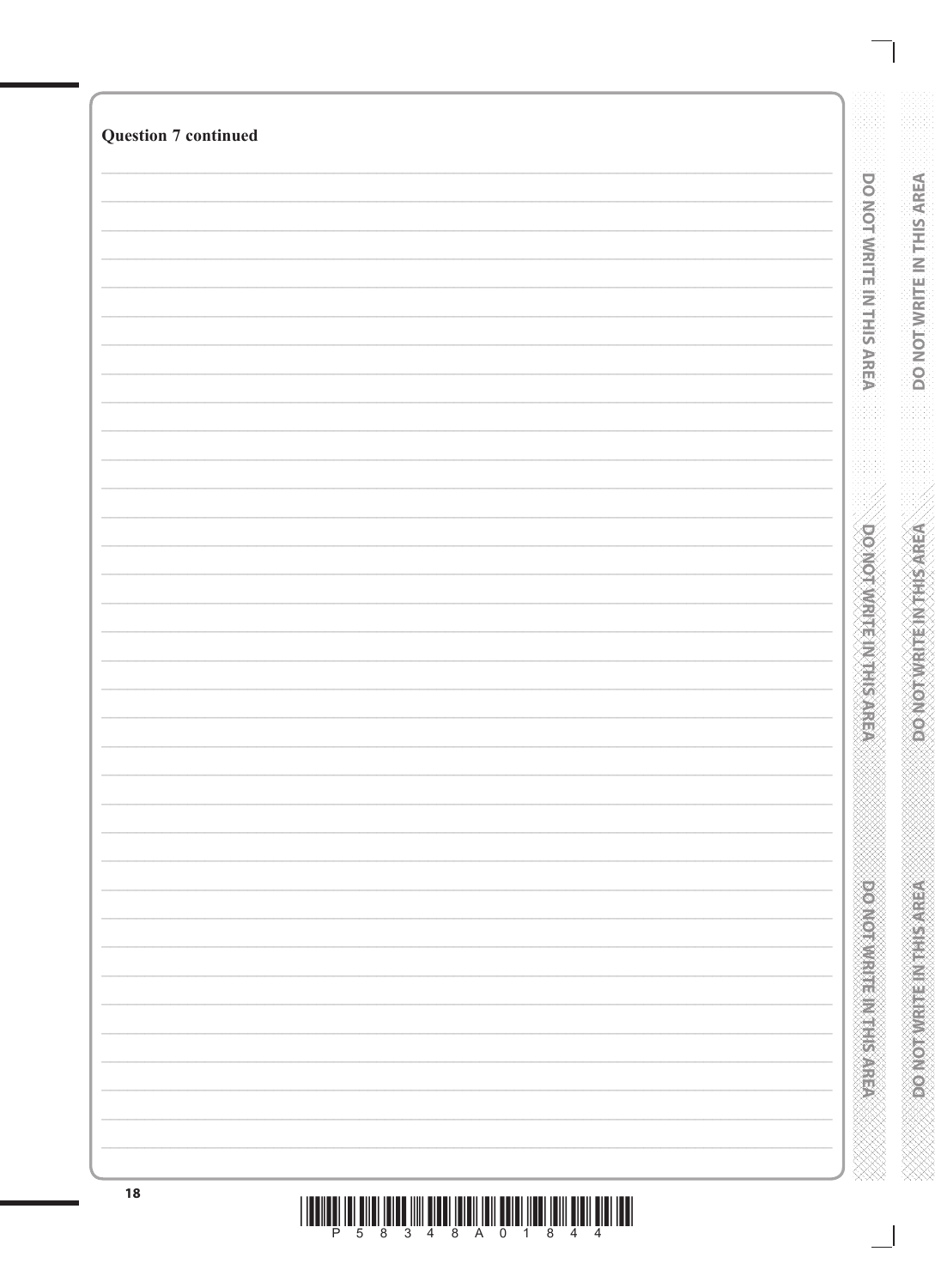|                               | <b>Question 7 continued</b>       |
|-------------------------------|-----------------------------------|
|                               |                                   |
|                               |                                   |
|                               |                                   |
|                               |                                   |
|                               |                                   |
| DO NOT WRITE IN THIS AREA     |                                   |
|                               |                                   |
|                               |                                   |
|                               |                                   |
|                               |                                   |
|                               |                                   |
|                               |                                   |
|                               |                                   |
| <b>REPARE HAS DESCRIPTION</b> |                                   |
|                               |                                   |
|                               |                                   |
|                               |                                   |
|                               |                                   |
|                               |                                   |
|                               |                                   |
|                               |                                   |
|                               |                                   |
|                               |                                   |
|                               |                                   |
|                               |                                   |
|                               |                                   |
|                               |                                   |
| DO NOTWAITE INTHISTAREA       |                                   |
|                               |                                   |
|                               |                                   |
|                               | (Total for Question 7 is 7 marks) |
|                               |                                   |

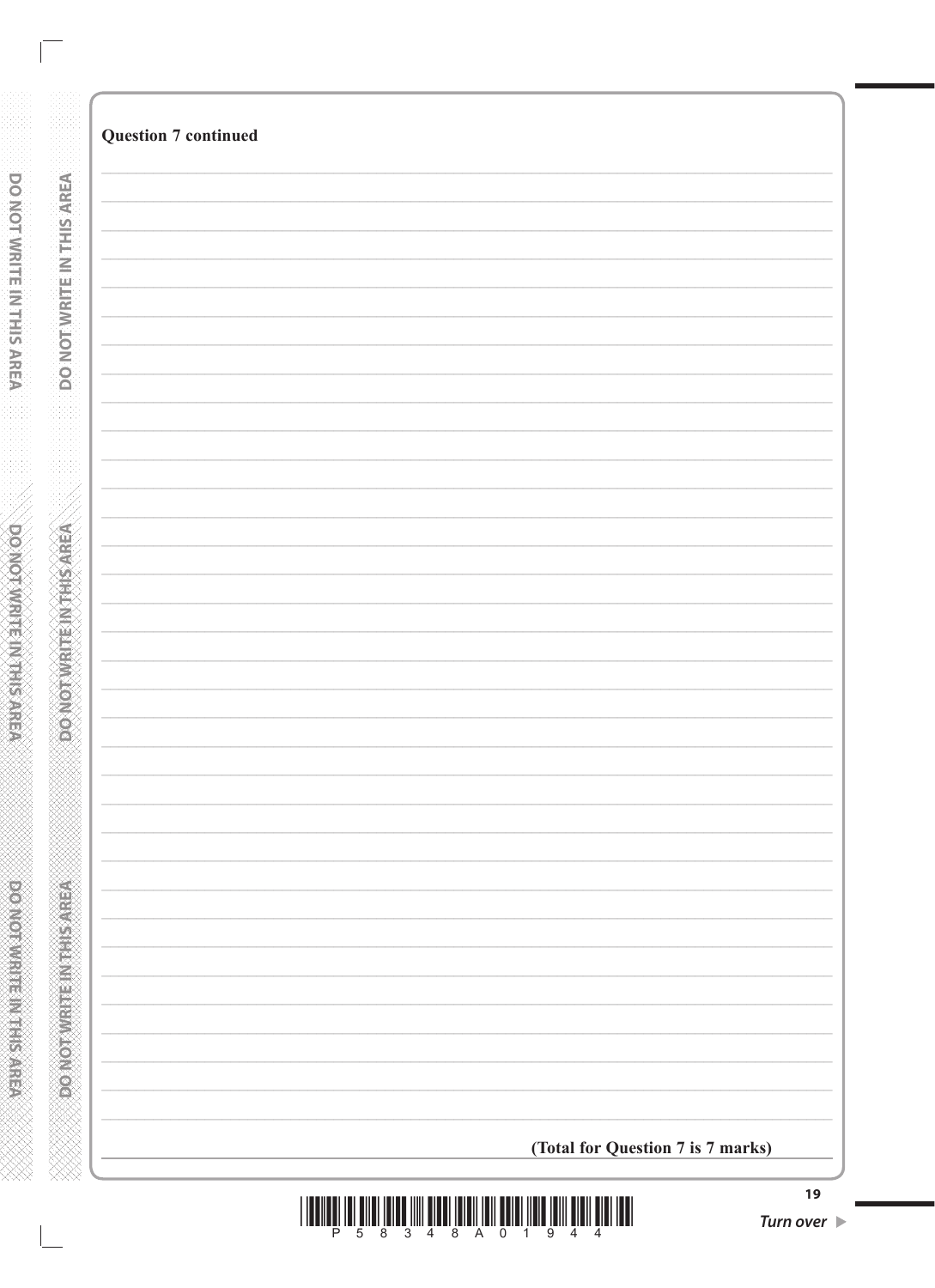8. The depth of water, *D* metres, in a harbour on a particular day is modelled by the formula

 $D = 5 + 2\sin(30t)$ <sup>o</sup>  $0 \le t < 24$ 

where  $t$  is the number of hours after midnight.

A boat enters the harbour at 6:30 am and it takes 2 hours to load its cargo. The boat requires the depth of water to be at least 3.8 metres before it can leave the harbour.

- (a) Find the depth of the water in the harbour when the boat enters the harbour.
- $(1)$

**DO NOT WRITE IN THIS AREA** 

**DOMOTAWREIGHTSPREEF** 

**DESIGNED MESSAGE** 

(b) Find, to the nearest minute, the earliest time the boat can leave the harbour. (Solutions based entirely on graphical or numerical methods are not acceptable.)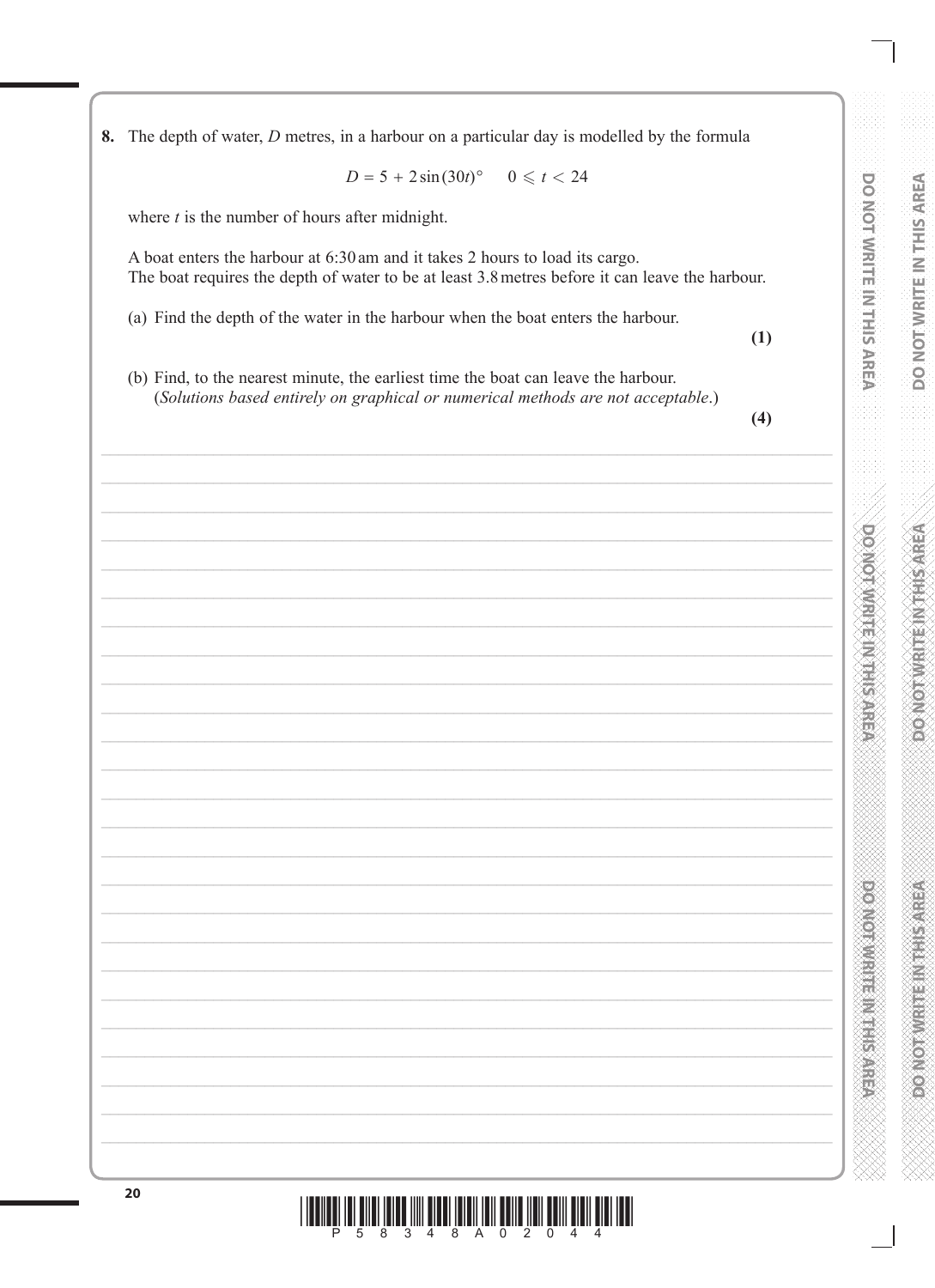| <b>Question 8 continued</b>       |
|-----------------------------------|
|                                   |
|                                   |
|                                   |
|                                   |
|                                   |
|                                   |
|                                   |
|                                   |
|                                   |
|                                   |
|                                   |
|                                   |
|                                   |
|                                   |
|                                   |
|                                   |
|                                   |
|                                   |
|                                   |
|                                   |
|                                   |
|                                   |
|                                   |
|                                   |
|                                   |
|                                   |
|                                   |
|                                   |
|                                   |
|                                   |
|                                   |
|                                   |
|                                   |
|                                   |
|                                   |
| (Total for Question 8 is 5 marks) |
|                                   |

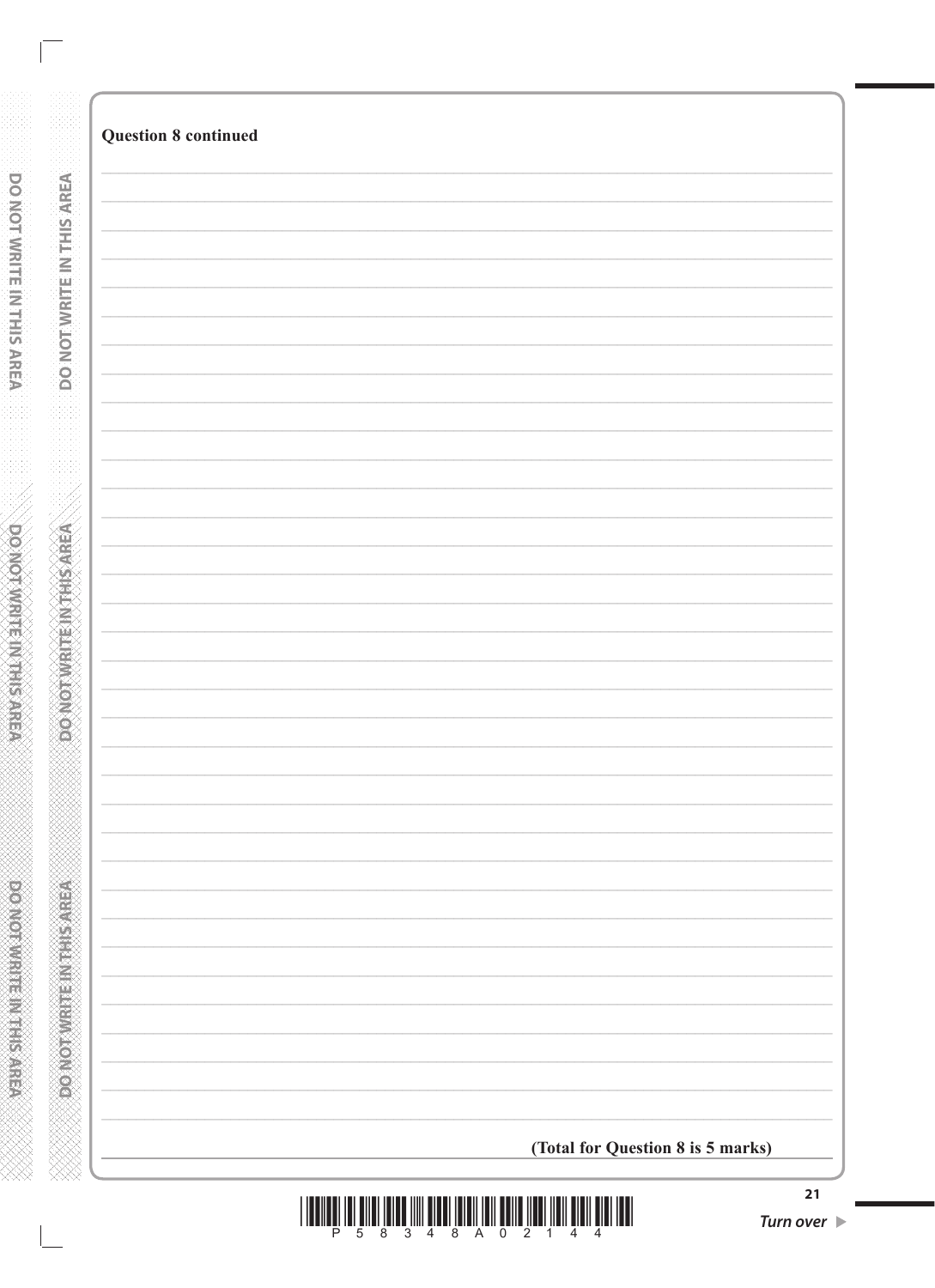DO NOT WRITE IN THIS AREA **DO NOT WRITE IN THE INTERNATION** 

**DOMOTWRITE IN THIS AREA DO NOT WRITE IN THE INTERNATIONAL CONTRACTOR** 

**CONGRESS CONSTRUCTS DO NOT WRITE IN THIS AREA**



**Figure 4**

Figure 4 shows a sketch of the curve with equation  $x^2 - 2xy + 3y^2 = 50$ 

(a) Show that  $\frac{d}{1}$ d *y x*  $\frac{y-x}{3y-x}$  $3y - x$  (4)

The curve is used to model the shape of a cycle track with both *x* and *y* measured in km.

The points *P* and *Q* represent points that are furthest west and furthest east of the origin *O*, as shown in Figure 4.

Using part (a),

**9.**

- (b) find the exact coordinates of the point *P*.
- (c) Explain briefly how to find the coordinates of the point that is furthest north of the origin *O*. (You **do not** need to carry out this calculation).

**(1)**

**(5)**

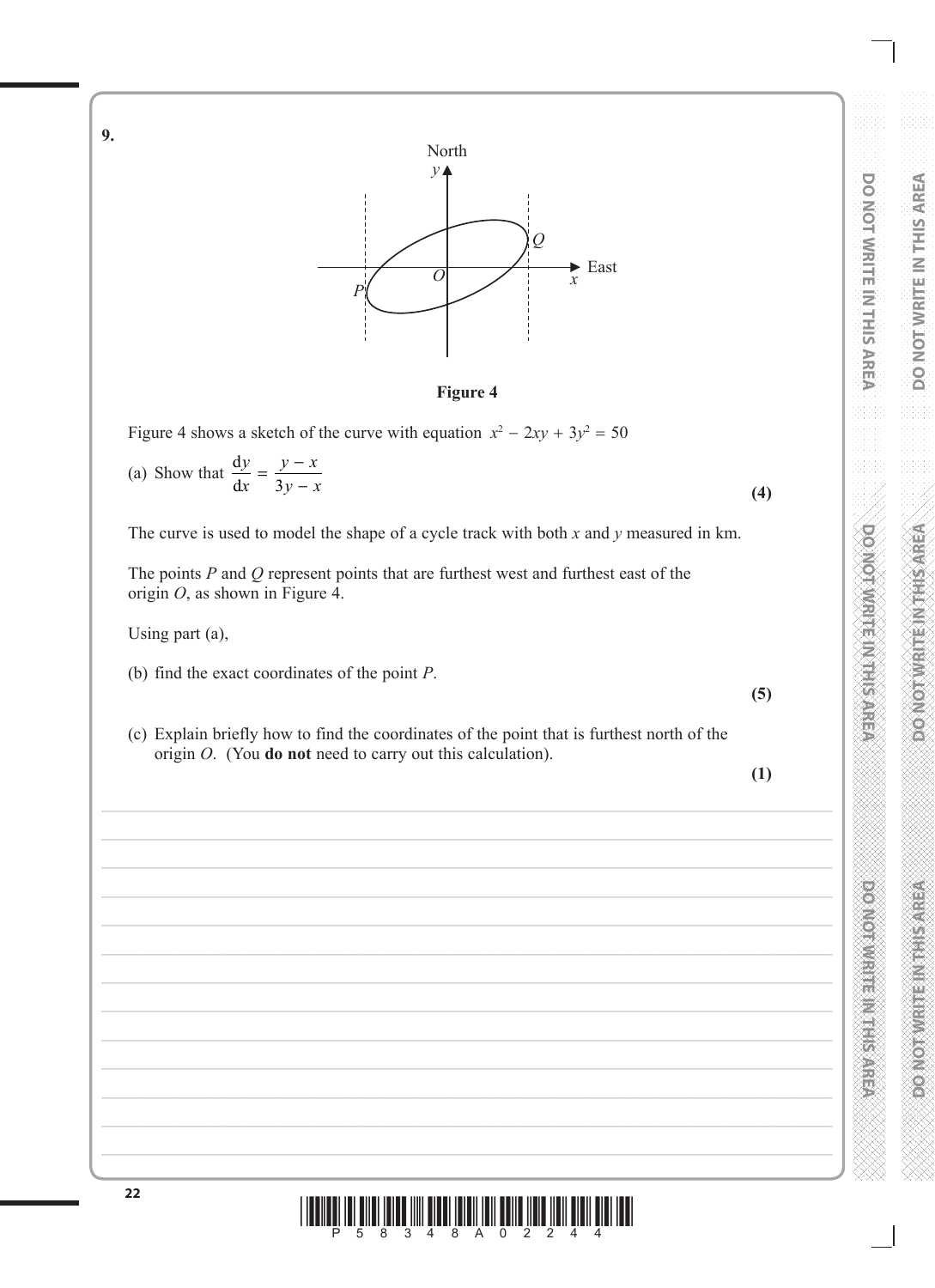| <b>Question 9 continued</b> |    |
|-----------------------------|----|
|                             |    |
|                             |    |
|                             |    |
|                             |    |
|                             |    |
|                             |    |
|                             |    |
|                             |    |
|                             |    |
|                             |    |
|                             |    |
|                             |    |
|                             |    |
|                             |    |
|                             |    |
|                             |    |
|                             |    |
|                             |    |
|                             |    |
|                             |    |
|                             |    |
|                             |    |
|                             |    |
|                             |    |
|                             |    |
|                             |    |
|                             |    |
|                             |    |
|                             |    |
|                             |    |
|                             |    |
|                             |    |
|                             |    |
|                             |    |
|                             |    |
|                             |    |
|                             |    |
|                             |    |
|                             |    |
|                             |    |
|                             |    |
|                             |    |
|                             |    |
|                             |    |
|                             |    |
|                             | 23 |

|  |  | 5 8 3 4 8 A 0 2 3 |  |  |  |  |
|--|--|-------------------|--|--|--|--|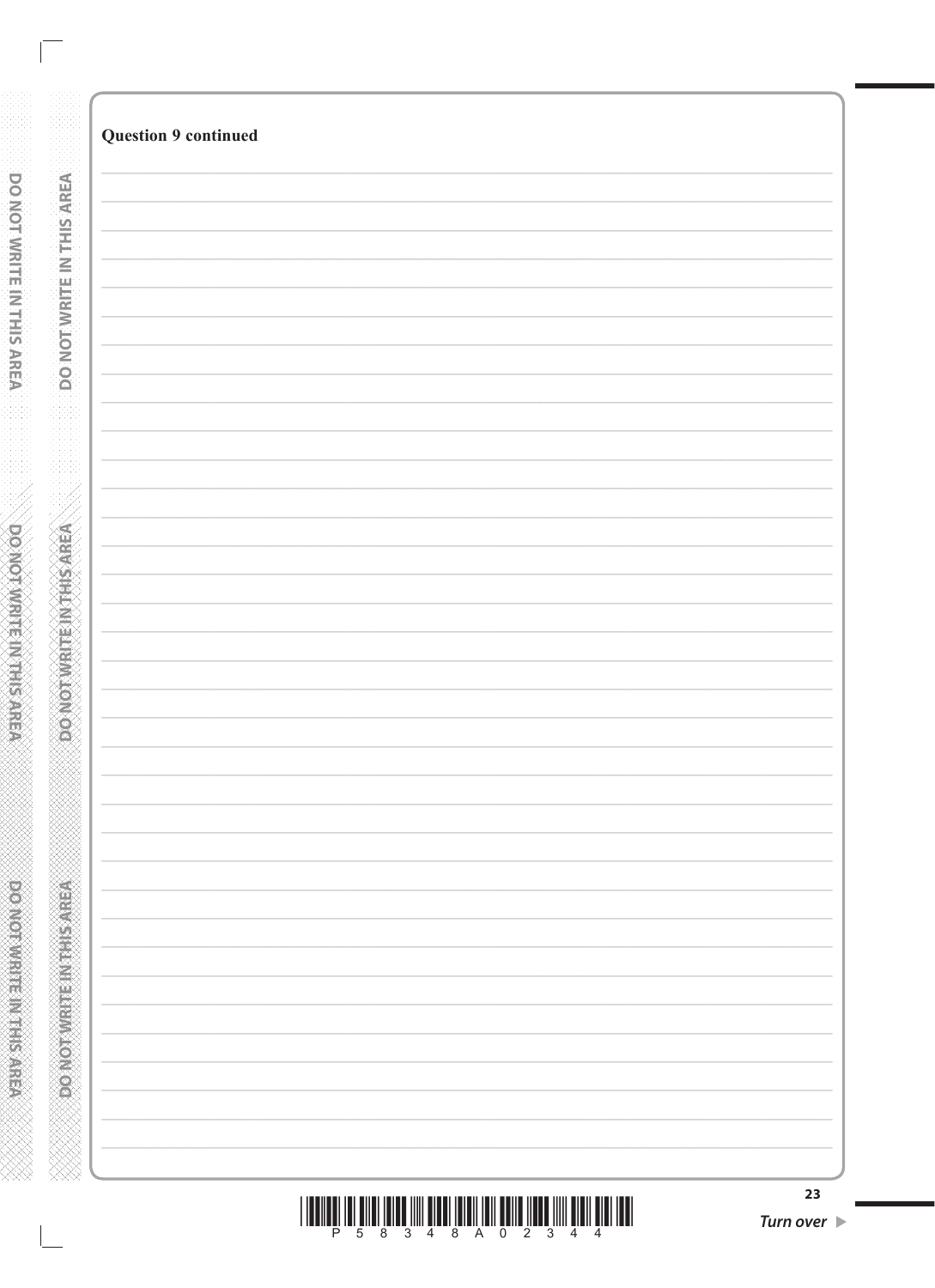| <b>Question 9 continued</b> |  |                                 |
|-----------------------------|--|---------------------------------|
|                             |  |                                 |
|                             |  |                                 |
|                             |  |                                 |
|                             |  |                                 |
|                             |  |                                 |
|                             |  |                                 |
|                             |  |                                 |
|                             |  |                                 |
|                             |  |                                 |
|                             |  |                                 |
|                             |  |                                 |
|                             |  |                                 |
|                             |  |                                 |
|                             |  |                                 |
|                             |  |                                 |
|                             |  |                                 |
|                             |  |                                 |
|                             |  |                                 |
|                             |  |                                 |
|                             |  |                                 |
|                             |  | <b>DO NOT WRITE IN THE RARE</b> |
|                             |  |                                 |
|                             |  |                                 |
|                             |  |                                 |
|                             |  |                                 |
|                             |  |                                 |
|                             |  |                                 |
|                             |  |                                 |
|                             |  |                                 |
|                             |  |                                 |
|                             |  |                                 |
|                             |  |                                 |
|                             |  |                                 |
|                             |  |                                 |
|                             |  |                                 |
|                             |  |                                 |
|                             |  |                                 |
|                             |  |                                 |
|                             |  |                                 |
|                             |  |                                 |
|                             |  |                                 |
|                             |  |                                 |
|                             |  |                                 |
|                             |  |                                 |
|                             |  |                                 |
|                             |  |                                 |
|                             |  |                                 |
|                             |  |                                 |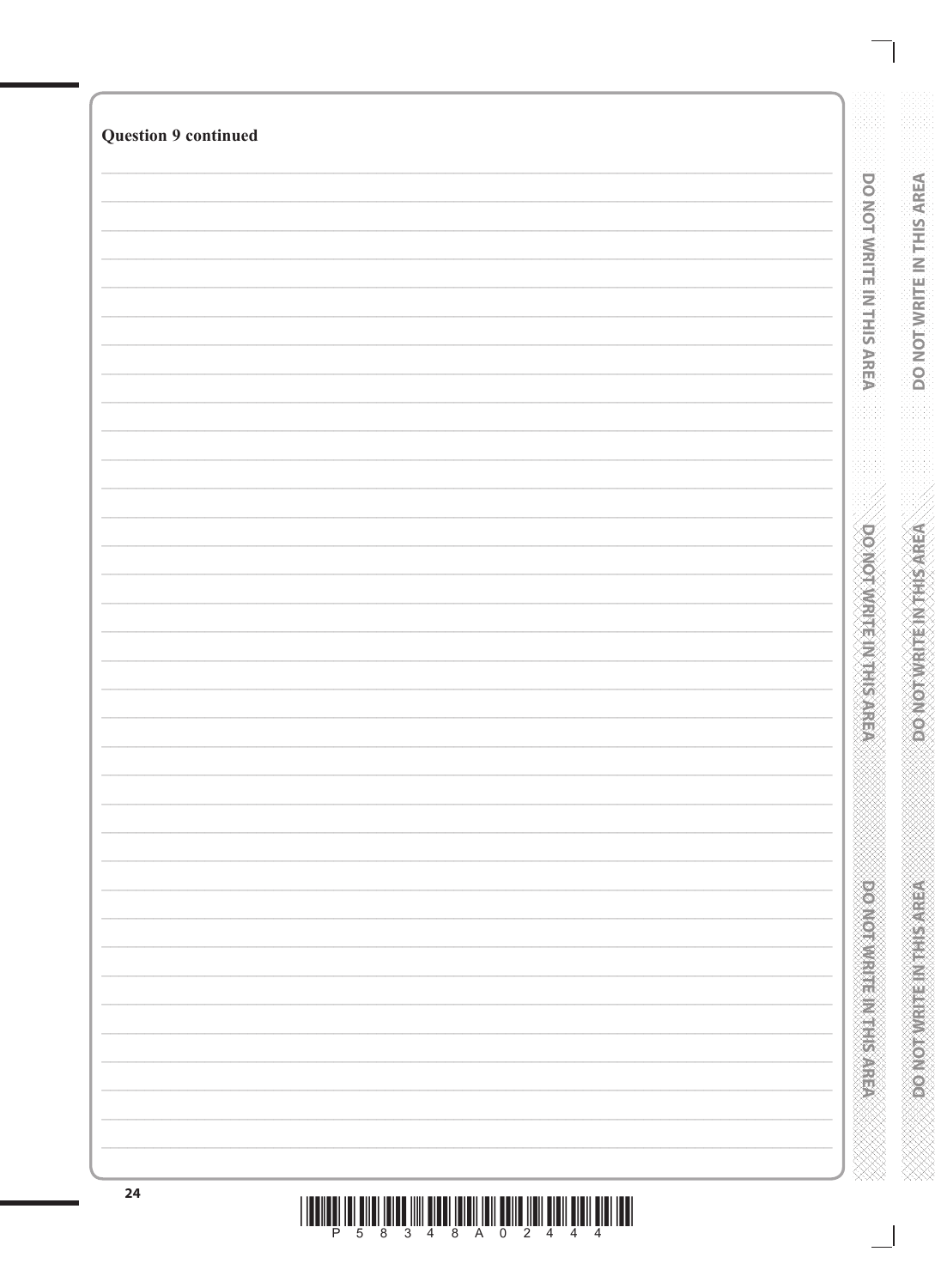|                           | <b>Question 9 continued</b>        |
|---------------------------|------------------------------------|
|                           |                                    |
| DO NOT WRITE IN THIS AREA |                                    |
|                           |                                    |
|                           |                                    |
|                           |                                    |
|                           |                                    |
|                           |                                    |
|                           |                                    |
|                           |                                    |
|                           |                                    |
|                           |                                    |
|                           |                                    |
|                           |                                    |
|                           |                                    |
|                           |                                    |
|                           |                                    |
|                           |                                    |
|                           |                                    |
|                           |                                    |
|                           |                                    |
|                           |                                    |
|                           |                                    |
|                           | (Total for Question 9 is 10 marks) |

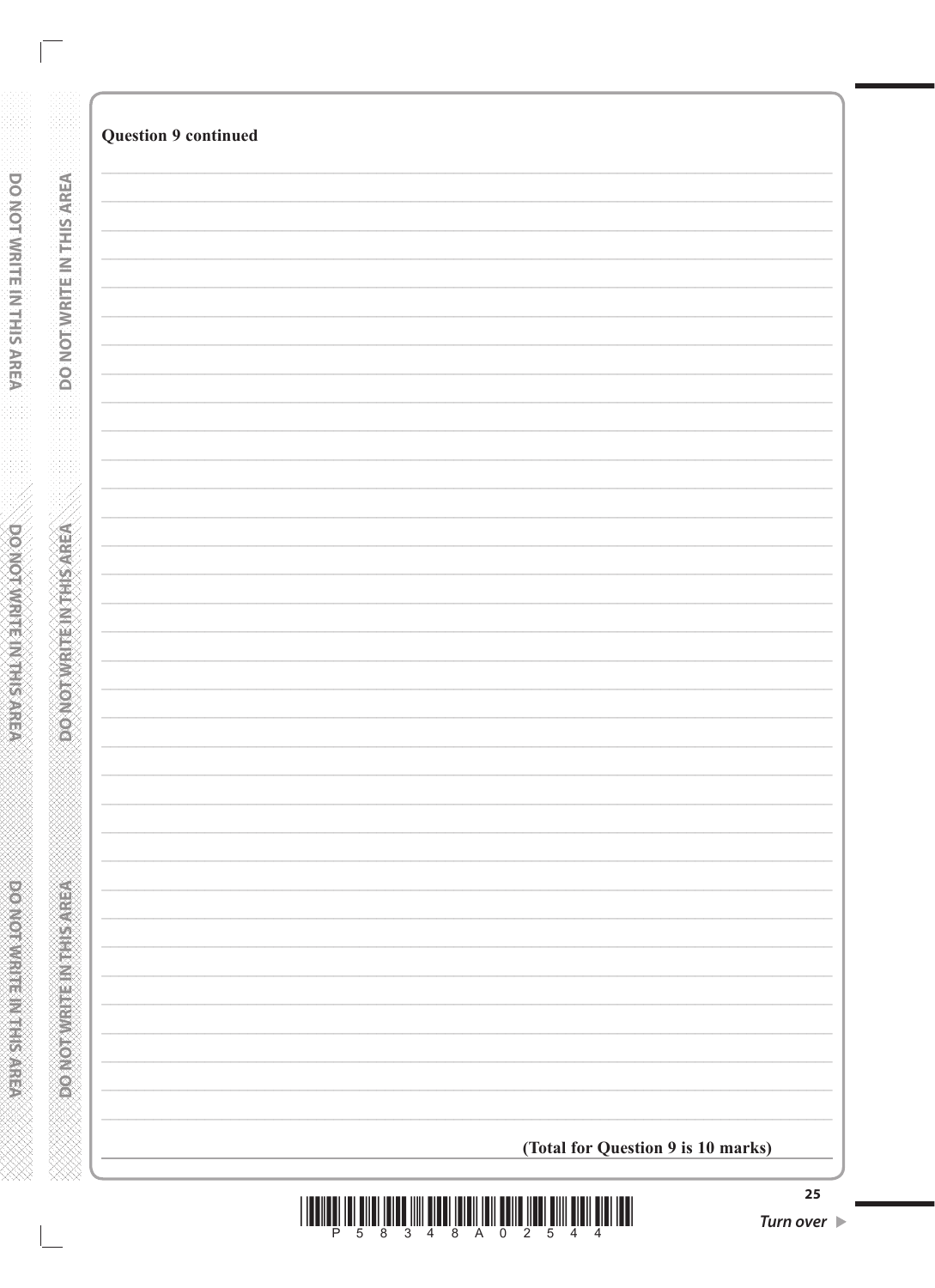10. The height above ground, *H* metres, of a passenger on a roller coaster can be modelled by the differential equation

$$
\frac{dH}{dt} = \frac{H\cos(0.25t)}{40}
$$

where  $t$  is the time, in seconds, from the start of the ride.

Given that the passenger is 5 m above the ground at the start of the ride,

(a) show that  $H = 5e^{0.1 \sin(0.25t)}$ 

(b) State the maximum height of the passenger above the ground.

The passenger reaches the maximum height, for the second time,  $T$  seconds after the start of the ride.

(c) Find the value of  $T$ .

 $(2)$ 

 $(5)$ 

 $(1)$ 

DO NOT WRITE IN THIS AREA

**DOMOTIVITE MARKET** 

**Marine School School School School** 

| <u>Dahaal iskun kara hiil olah kalendari kalendar kara maalik daha. Ba</u> |  |  |  |
|----------------------------------------------------------------------------|--|--|--|
|                                                                            |  |  |  |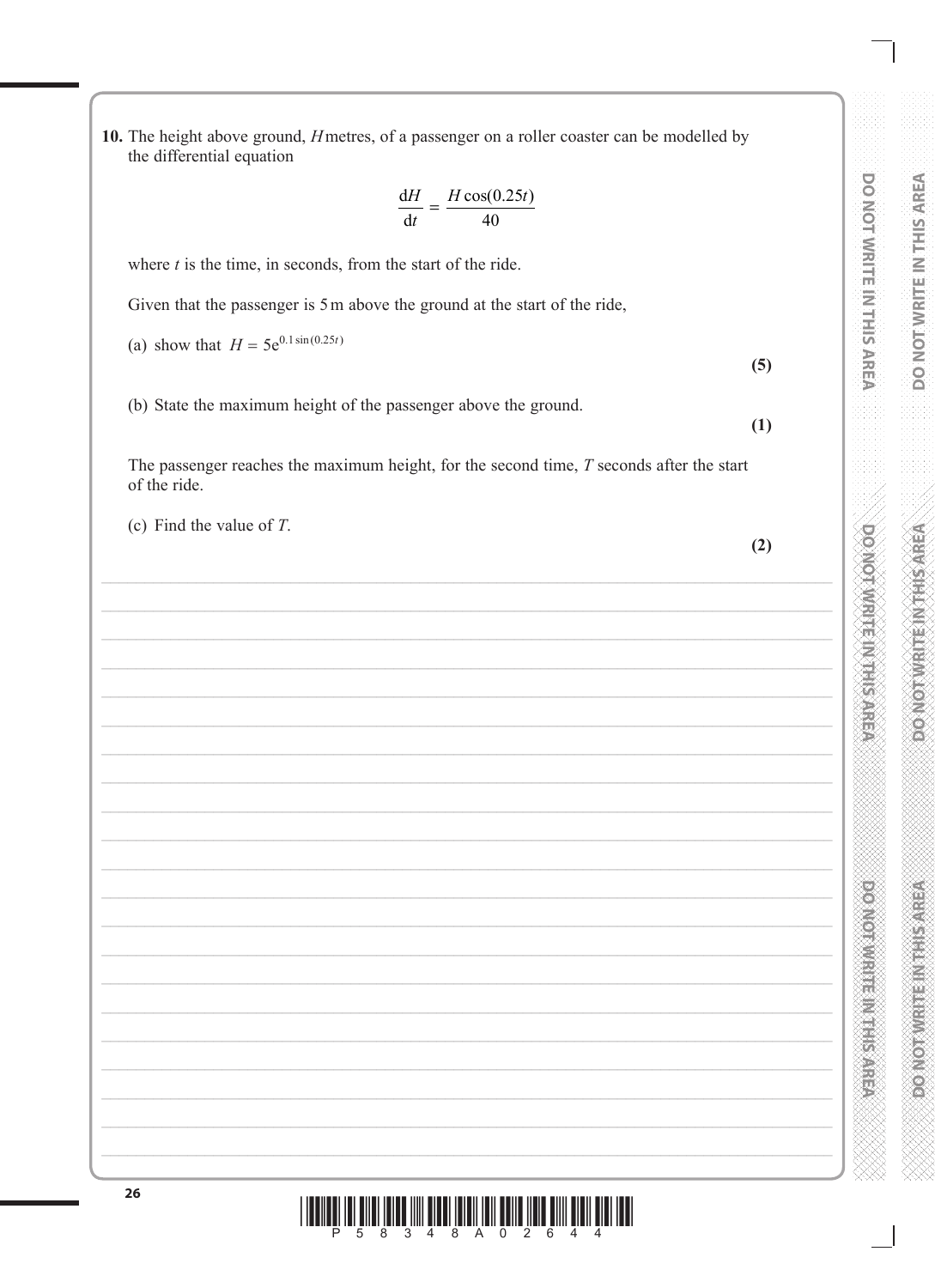| Question 10 continued |
|-----------------------|
|                       |
|                       |
|                       |
|                       |
|                       |
|                       |
|                       |
|                       |
|                       |
|                       |
|                       |
|                       |
|                       |
|                       |
|                       |
|                       |
|                       |
|                       |
|                       |
|                       |
|                       |
|                       |
|                       |
|                       |
|                       |
|                       |
|                       |
|                       |
|                       |
|                       |
|                       |
|                       |
|                       |
|                       |
|                       |
|                       |
|                       |
|                       |
|                       |
|                       |
|                       |
|                       |
|                       |
|                       |
|                       |
|                       |
|                       |
|                       |
|                       |
|                       |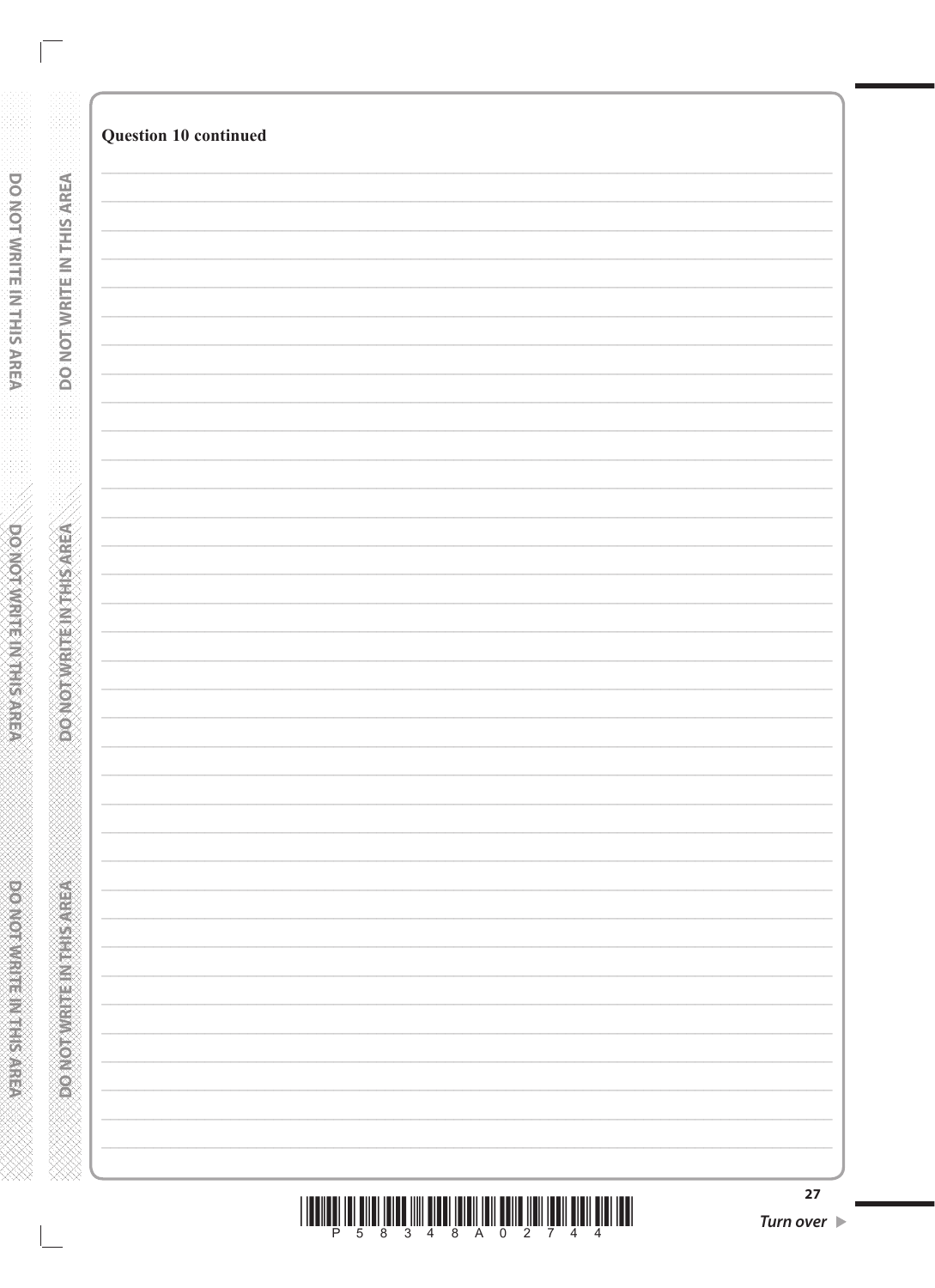| Question 10 continued |  |
|-----------------------|--|
|                       |  |
|                       |  |
|                       |  |
|                       |  |
|                       |  |
|                       |  |
|                       |  |
|                       |  |
|                       |  |
|                       |  |
|                       |  |
|                       |  |
|                       |  |
|                       |  |
|                       |  |
|                       |  |
|                       |  |
|                       |  |
|                       |  |
|                       |  |
|                       |  |
|                       |  |
|                       |  |
|                       |  |
|                       |  |
|                       |  |
|                       |  |
|                       |  |
|                       |  |
|                       |  |
|                       |  |
|                       |  |
|                       |  |
|                       |  |
|                       |  |
|                       |  |
|                       |  |
|                       |  |
|                       |  |
|                       |  |
|                       |  |
|                       |  |
|                       |  |
|                       |  |
|                       |  |
|                       |  |
|                       |  |
|                       |  |
|                       |  |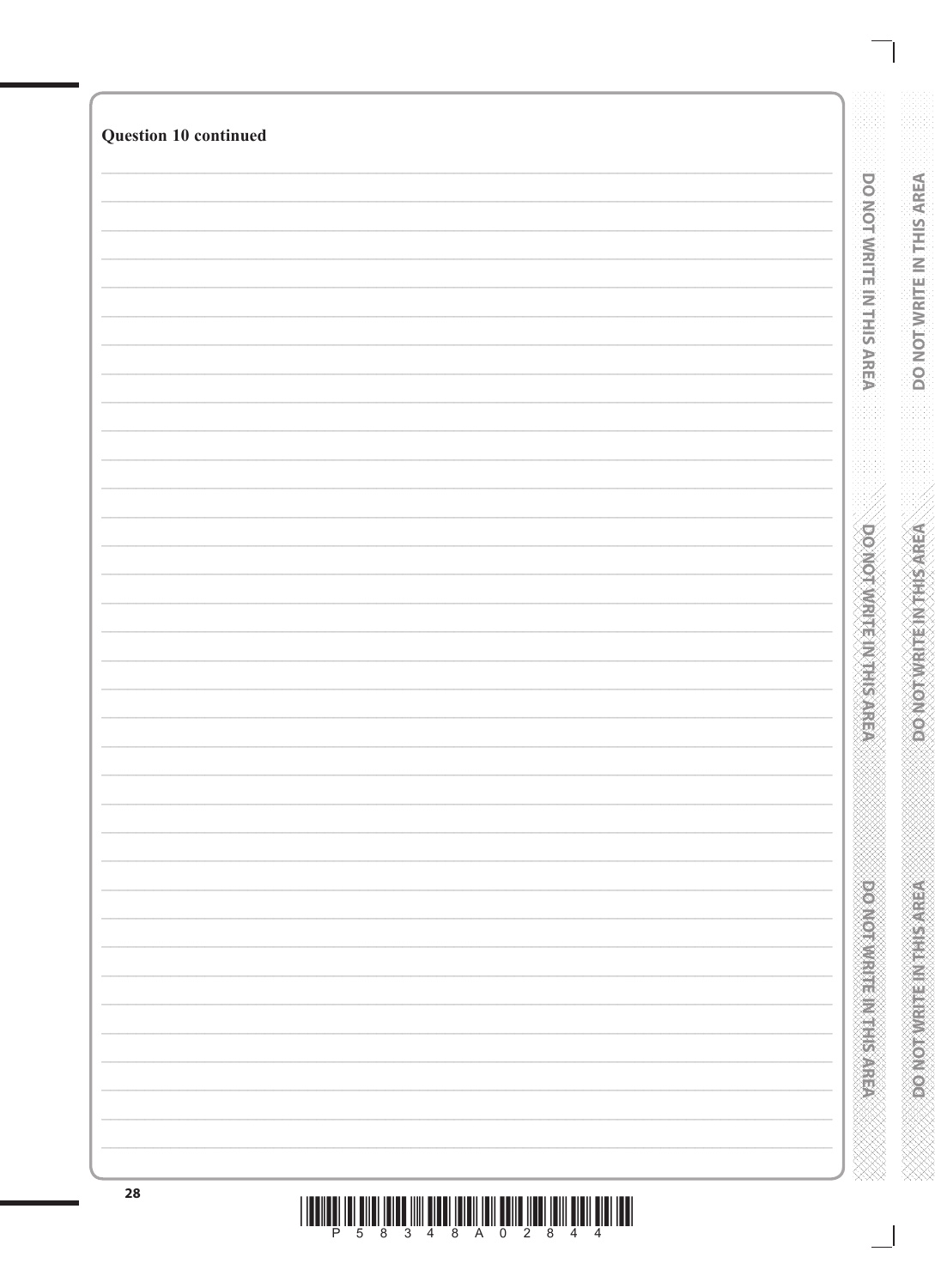| Question 10 continued              |
|------------------------------------|
|                                    |
|                                    |
|                                    |
|                                    |
|                                    |
|                                    |
|                                    |
|                                    |
|                                    |
|                                    |
|                                    |
|                                    |
|                                    |
|                                    |
|                                    |
|                                    |
|                                    |
|                                    |
|                                    |
|                                    |
|                                    |
|                                    |
|                                    |
|                                    |
|                                    |
|                                    |
|                                    |
|                                    |
|                                    |
|                                    |
|                                    |
|                                    |
|                                    |
|                                    |
|                                    |
|                                    |
| (Total for Question 10 is 8 marks) |

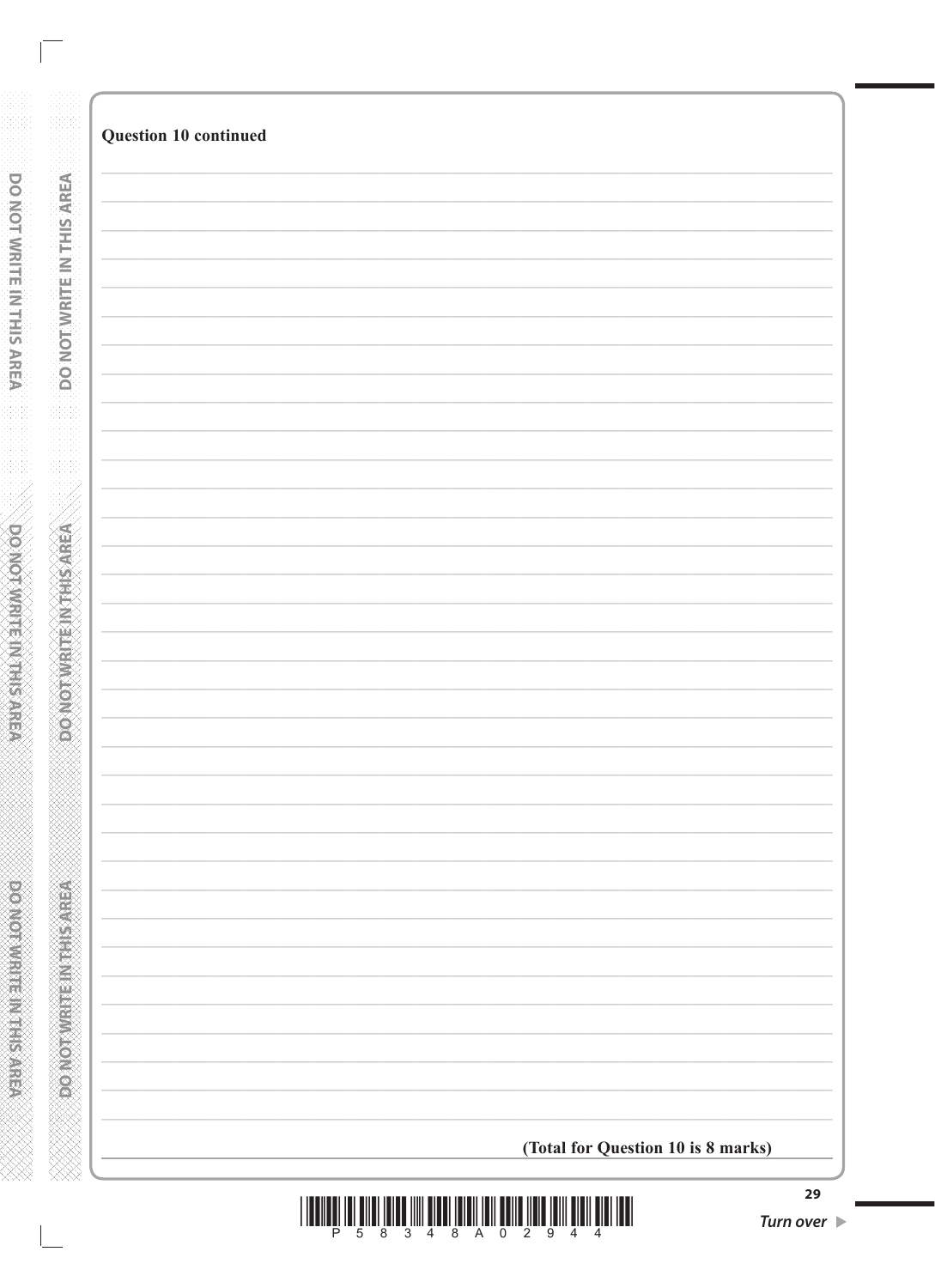DO NOT WRITE IN THIS AREA **DOMOTIVITE MARKET** 

**PONORWARE MARKET SARES** 

11. (a) Use binomial expansions to show that  $\sqrt{\frac{1+4x}{1-x}} \approx 1 + \frac{5}{2}x - \frac{5}{8}x^2$  $(6)$ 

A student substitutes  $x = \frac{1}{2}$  into both sides of the approximation shown in part (a) in an attempt to find an approximation to  $\sqrt{6}$ 

(b) Give a reason why the student **should not** use  $x = \frac{1}{2}$  $(1)$ 

(c) Substitute  $x = \frac{1}{11}$  into

$$
\sqrt{\frac{1+4x}{1-x}} = 1 + \frac{5}{2}x - \frac{5}{8}x^2
$$

to obtain an approximation to  $\sqrt{6}$ . Give your answer as a fraction in its simplest form.  $(3)$ 

| ,我们也不会有什么?""我们的人,我们也不会不会不会。""我们的人,我们也不会不会不会不会。""我们的人,我们也不会不会不会不会。""我们的人,我们也不会不会不 |  |  |
|----------------------------------------------------------------------------------|--|--|
|                                                                                  |  |  |
|                                                                                  |  |  |
|                                                                                  |  |  |
|                                                                                  |  |  |
|                                                                                  |  |  |
|                                                                                  |  |  |
|                                                                                  |  |  |
|                                                                                  |  |  |
|                                                                                  |  |  |
|                                                                                  |  |  |
|                                                                                  |  |  |
|                                                                                  |  |  |
|                                                                                  |  |  |
|                                                                                  |  |  |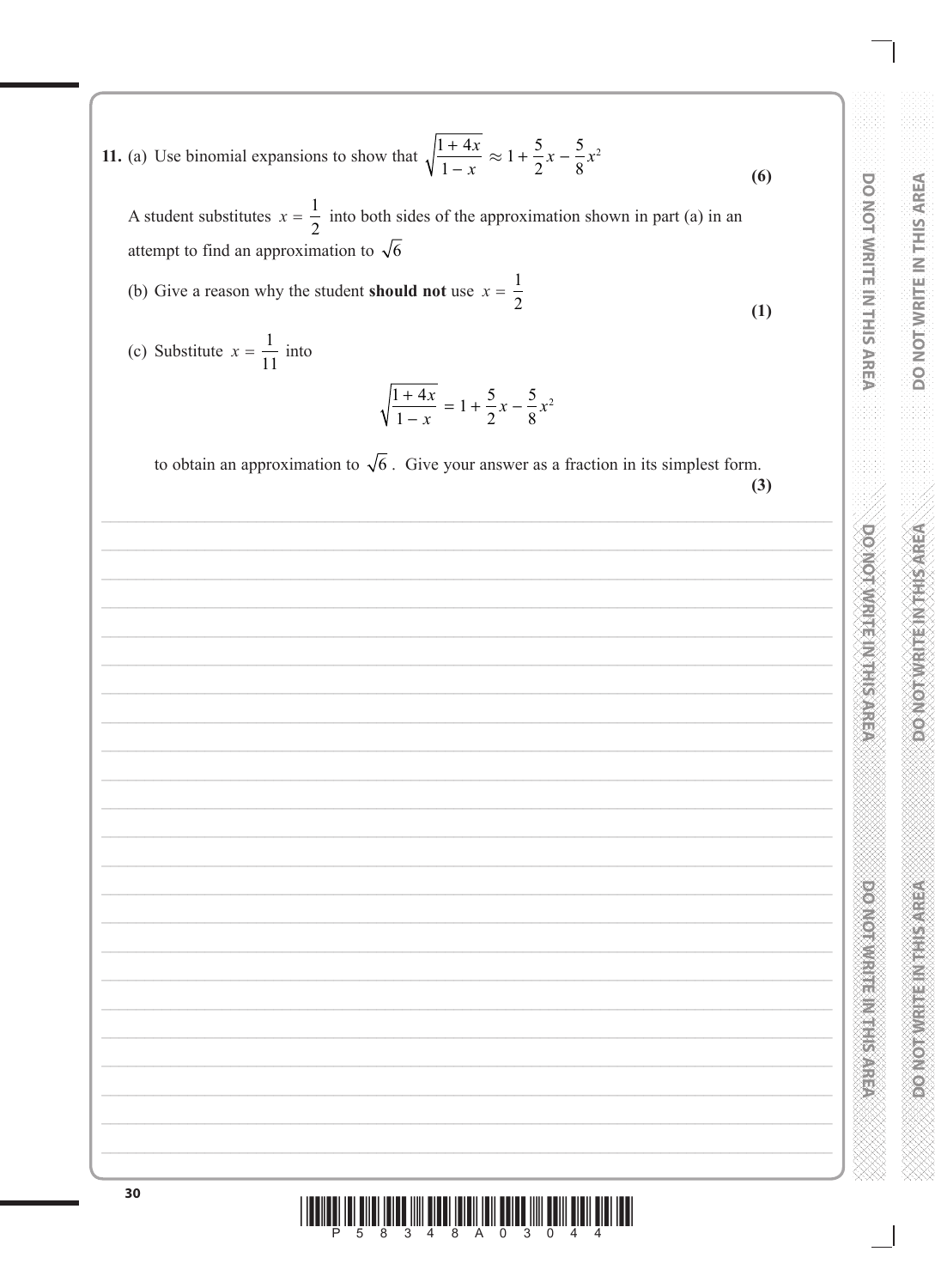|                                  | Question 11 continued |
|----------------------------------|-----------------------|
|                                  |                       |
|                                  |                       |
|                                  |                       |
|                                  |                       |
|                                  |                       |
|                                  |                       |
|                                  |                       |
| <b>DO NOT WRITE IN THIS AREA</b> |                       |
|                                  |                       |
|                                  |                       |
|                                  |                       |
|                                  |                       |
|                                  |                       |
|                                  |                       |
|                                  |                       |
|                                  |                       |
|                                  |                       |
|                                  |                       |
|                                  |                       |
|                                  |                       |
|                                  |                       |
|                                  |                       |
|                                  |                       |
|                                  |                       |
|                                  |                       |
|                                  |                       |
|                                  |                       |
| DO NOTWALTE IN THIS AREA         |                       |
|                                  |                       |
|                                  |                       |
|                                  |                       |
|                                  |                       |
|                                  |                       |
|                                  |                       |
|                                  |                       |
|                                  |                       |
|                                  |                       |
|                                  |                       |
|                                  |                       |
|                                  |                       |
|                                  |                       |
|                                  |                       |
|                                  |                       |
|                                  |                       |
| <b>REVIEW WARD AND CONCRETE</b>  |                       |
|                                  |                       |
|                                  |                       |
|                                  |                       |
|                                  |                       |
|                                  |                       |
|                                  | 31                    |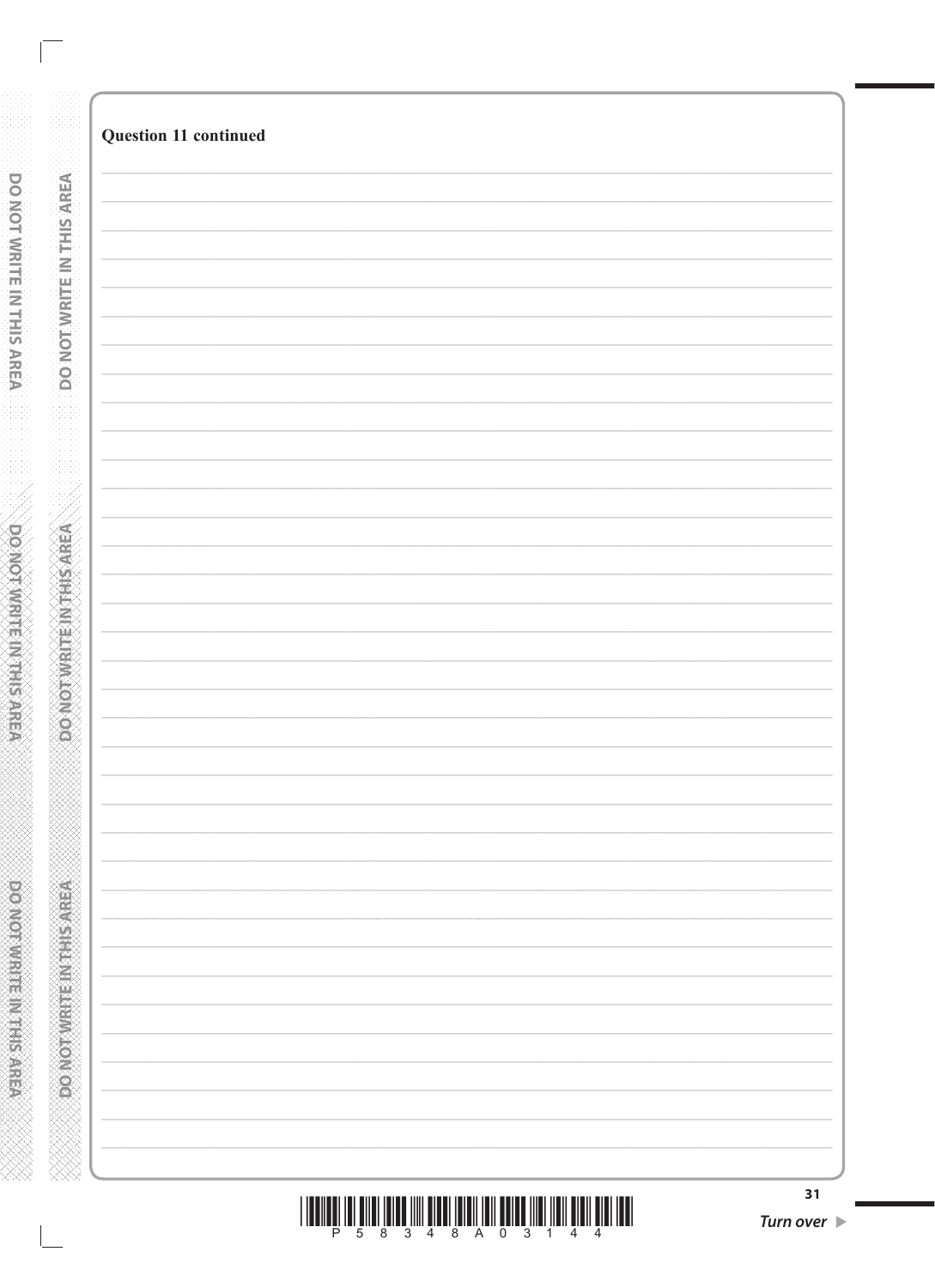| Question 11 continued |  |
|-----------------------|--|
|                       |  |
|                       |  |
|                       |  |
|                       |  |
|                       |  |
|                       |  |
|                       |  |
|                       |  |
|                       |  |
|                       |  |
|                       |  |
|                       |  |
|                       |  |
|                       |  |
|                       |  |
|                       |  |
|                       |  |
|                       |  |
|                       |  |
|                       |  |
|                       |  |
|                       |  |
|                       |  |
|                       |  |
|                       |  |
|                       |  |
|                       |  |
|                       |  |
|                       |  |
|                       |  |
|                       |  |
|                       |  |
|                       |  |
|                       |  |
|                       |  |
|                       |  |
|                       |  |
|                       |  |
|                       |  |
|                       |  |
|                       |  |
|                       |  |
|                       |  |
|                       |  |
|                       |  |
|                       |  |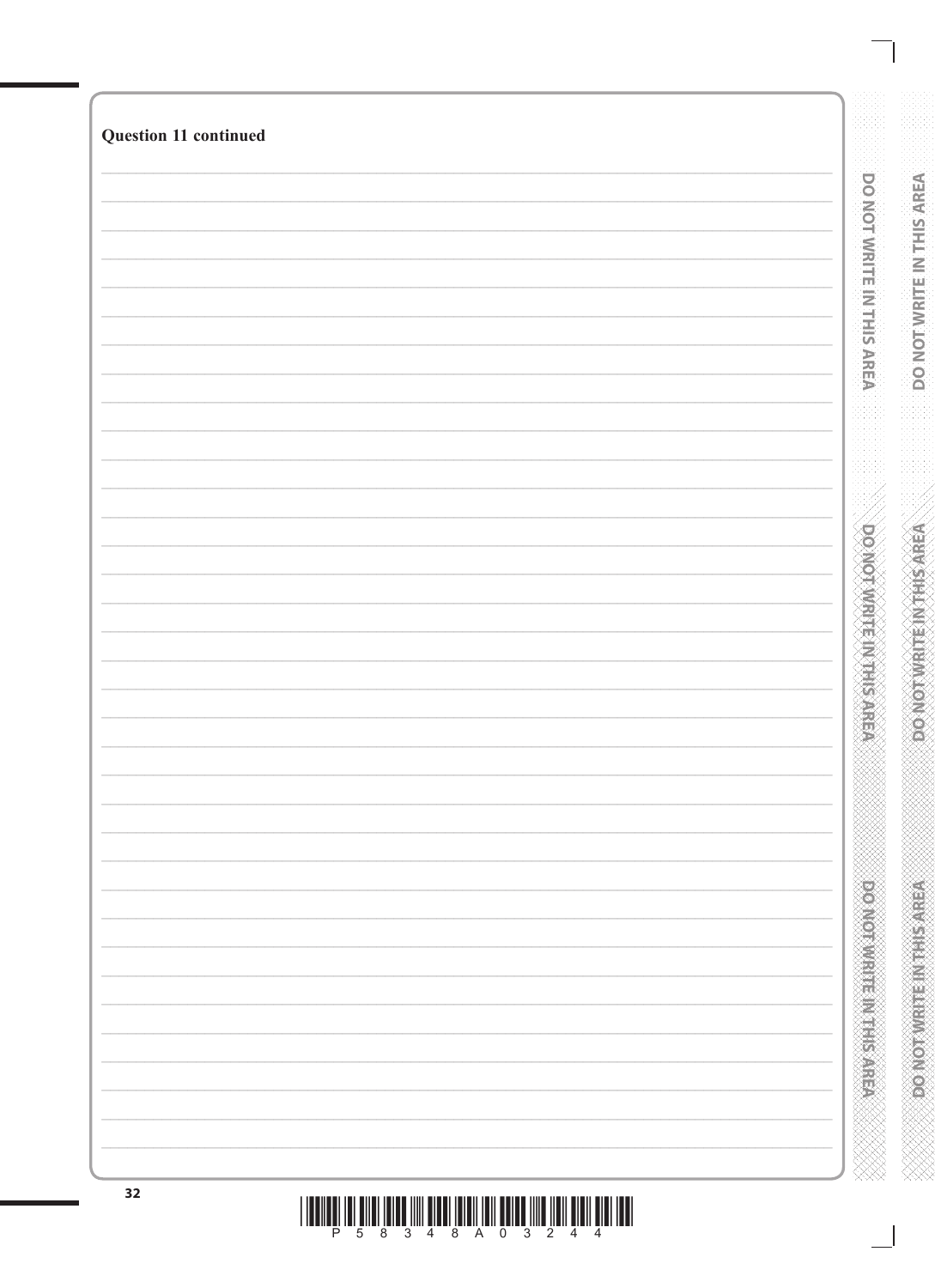| Question 11 continued |                                     |
|-----------------------|-------------------------------------|
|                       |                                     |
|                       |                                     |
|                       |                                     |
|                       |                                     |
|                       |                                     |
|                       |                                     |
|                       |                                     |
|                       |                                     |
|                       |                                     |
|                       |                                     |
|                       |                                     |
|                       |                                     |
|                       |                                     |
|                       |                                     |
|                       |                                     |
|                       |                                     |
|                       |                                     |
|                       |                                     |
|                       |                                     |
|                       |                                     |
|                       |                                     |
|                       |                                     |
|                       |                                     |
|                       |                                     |
|                       |                                     |
|                       |                                     |
|                       |                                     |
|                       |                                     |
|                       |                                     |
|                       |                                     |
|                       | (Total for Question 11 is 10 marks) |

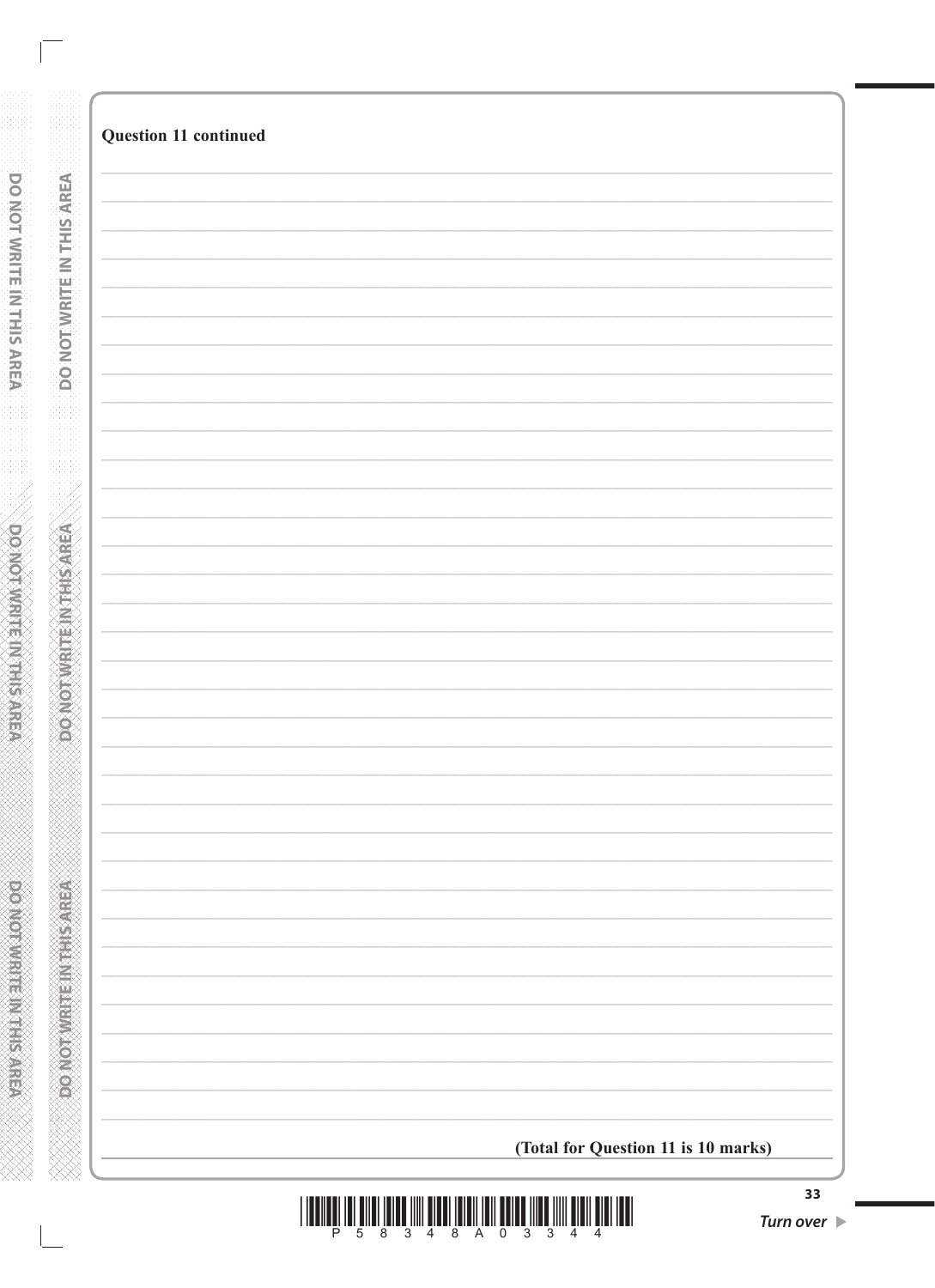| $V = Apt$ where A and p are constants                                                         |     |
|-----------------------------------------------------------------------------------------------|-----|
| Given that the value of the car was £32000 on 1st January 2005 and £50000 on 1st January 2012 |     |
| (a) (i) find $p$ to 4 decimal places,                                                         |     |
| (ii) show that $A$ is approximately 24 800                                                    | (4) |
| (b) With reference to the model, interpret                                                    |     |
| (i) the value of the constant $A$ ,                                                           |     |
| (ii) the value of the constant $p$ .                                                          | (2) |
| Using the model,                                                                              |     |
| (c) find the year during which the value of the car first exceeds £100000                     | (4) |
|                                                                                               |     |
|                                                                                               |     |
|                                                                                               |     |
|                                                                                               |     |
|                                                                                               |     |
|                                                                                               |     |
|                                                                                               |     |
|                                                                                               |     |
|                                                                                               |     |
|                                                                                               |     |
|                                                                                               |     |
|                                                                                               |     |
|                                                                                               |     |
|                                                                                               |     |
|                                                                                               |     |
|                                                                                               |     |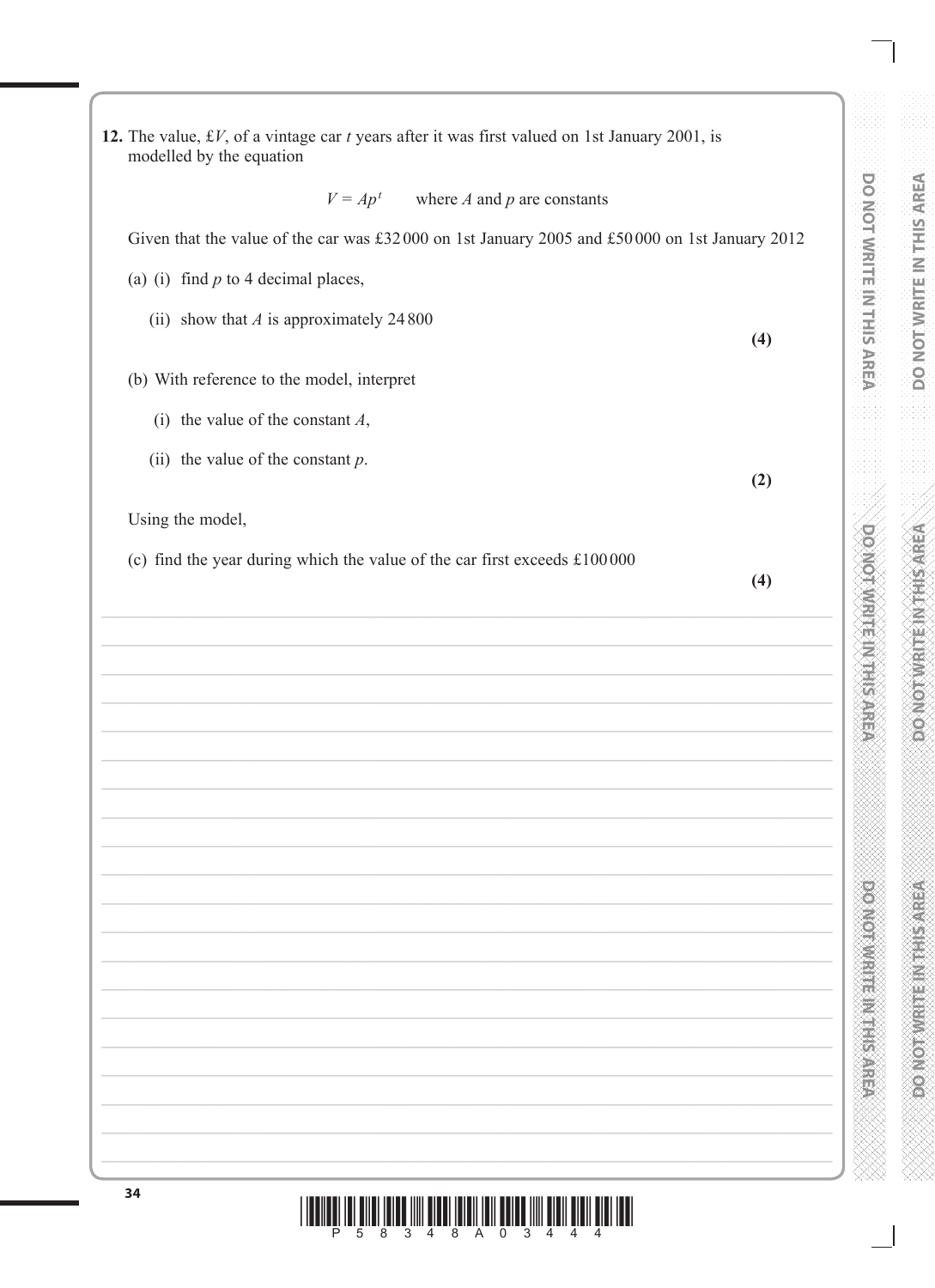| <u> I II dhe që për shtetit në shtetit në shtetit në shtetit në shtetit në shtetit në shtetit në shtetit në shte</u> |  |  |  |  |  |                         |  |
|----------------------------------------------------------------------------------------------------------------------|--|--|--|--|--|-------------------------|--|
|                                                                                                                      |  |  |  |  |  | P 5 8 3 4 8 A 0 3 5 4 4 |  |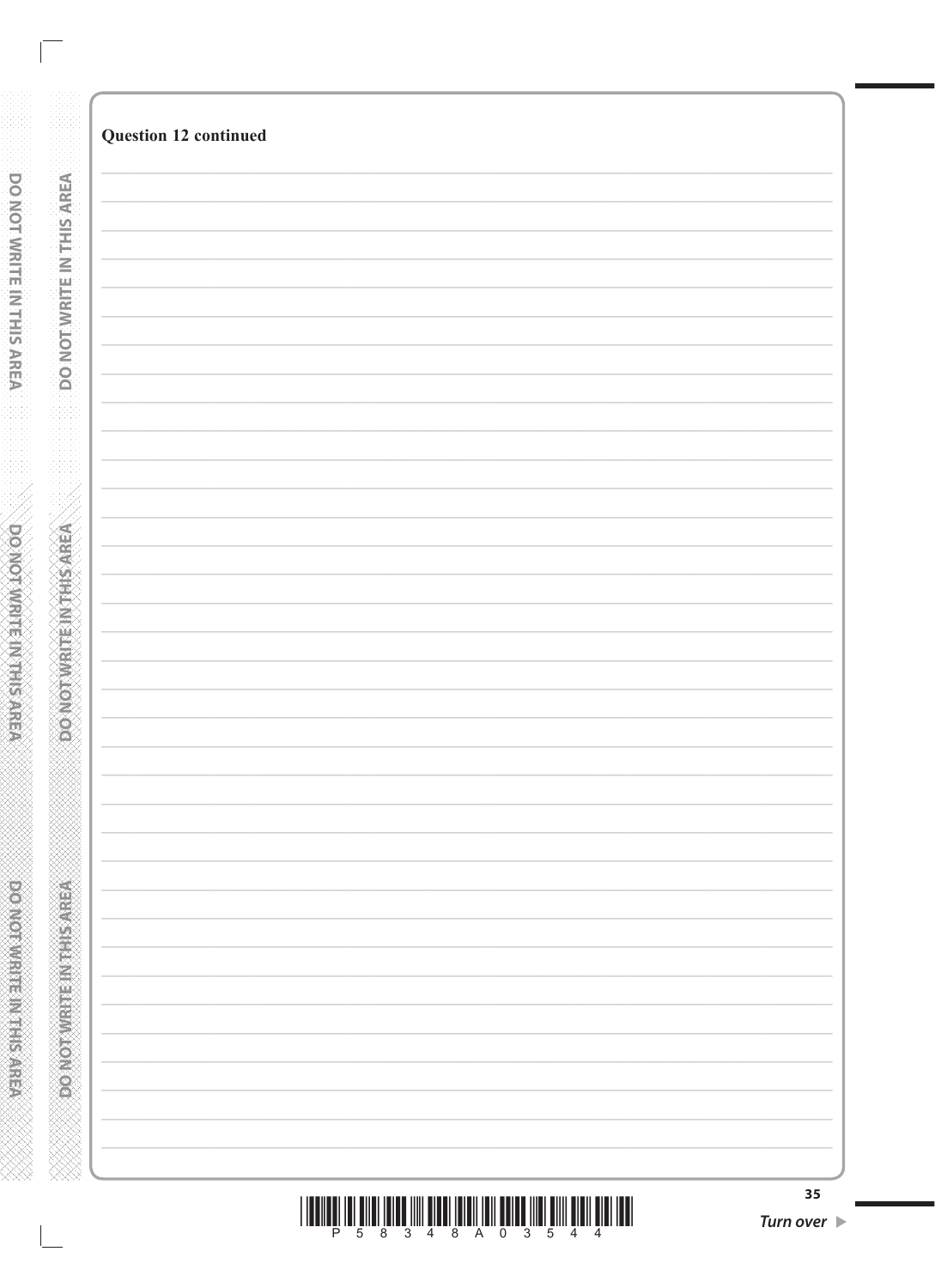| Question 12 continued |                              |
|-----------------------|------------------------------|
|                       |                              |
|                       |                              |
|                       |                              |
|                       |                              |
|                       |                              |
|                       |                              |
|                       |                              |
|                       |                              |
|                       |                              |
|                       |                              |
|                       |                              |
|                       |                              |
|                       |                              |
|                       |                              |
|                       |                              |
|                       |                              |
|                       |                              |
|                       |                              |
|                       |                              |
|                       |                              |
|                       |                              |
|                       |                              |
|                       |                              |
|                       |                              |
|                       |                              |
|                       |                              |
|                       | <b>DOMORATION IN THE ARE</b> |
|                       |                              |
|                       |                              |
|                       |                              |
|                       |                              |
|                       |                              |
|                       |                              |
|                       |                              |
|                       |                              |
|                       |                              |
|                       |                              |
|                       |                              |
|                       |                              |
|                       |                              |
|                       |                              |
|                       | <b>DOMOROVAL ELECTRICIAN</b> |
|                       |                              |
|                       |                              |
|                       |                              |
|                       |                              |
|                       |                              |
|                       |                              |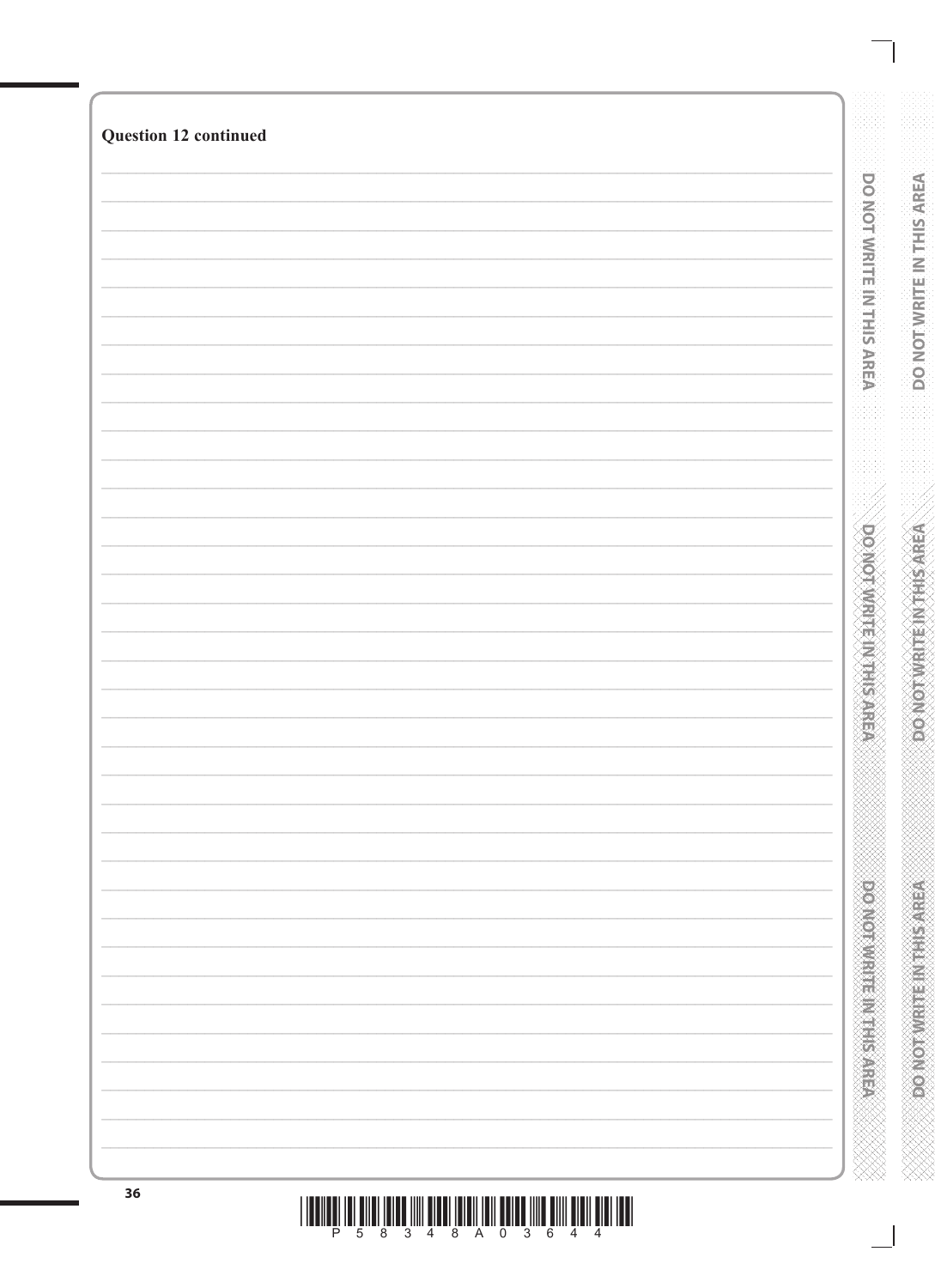|                            | Question 12 continued               |
|----------------------------|-------------------------------------|
|                            |                                     |
| DO NOT WRITE IN THIS AREA  |                                     |
|                            |                                     |
|                            |                                     |
|                            |                                     |
|                            |                                     |
|                            |                                     |
| <b>VERVISH AN ENDROOMS</b> |                                     |
|                            |                                     |
|                            |                                     |
|                            |                                     |
|                            |                                     |
|                            |                                     |
|                            |                                     |
|                            |                                     |
|                            |                                     |
|                            |                                     |
| PONOTWRITEIN HIS AREA      |                                     |
|                            |                                     |
|                            | (Total for Question 12 is 10 marks) |

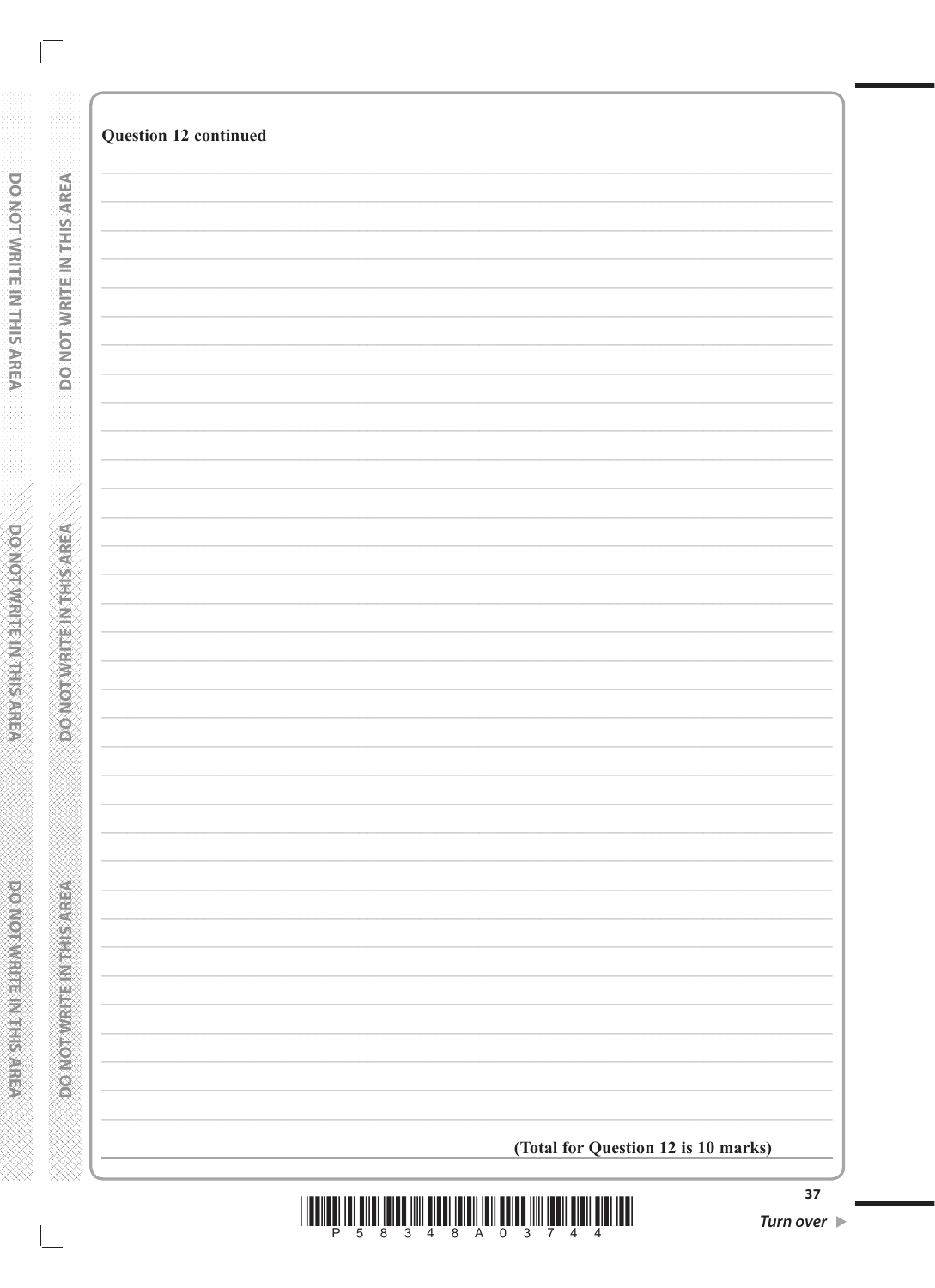13. Show that  $\int_0^2 2x\sqrt{x+2} \, \mathrm{d}x = \frac{32}{15} \left( 2 + \sqrt{2} \right)$ DO NOT WRITE IN THIS AREA  $(7)$ **DOMOTIVIRITE IN THE SAREA** powerware material 38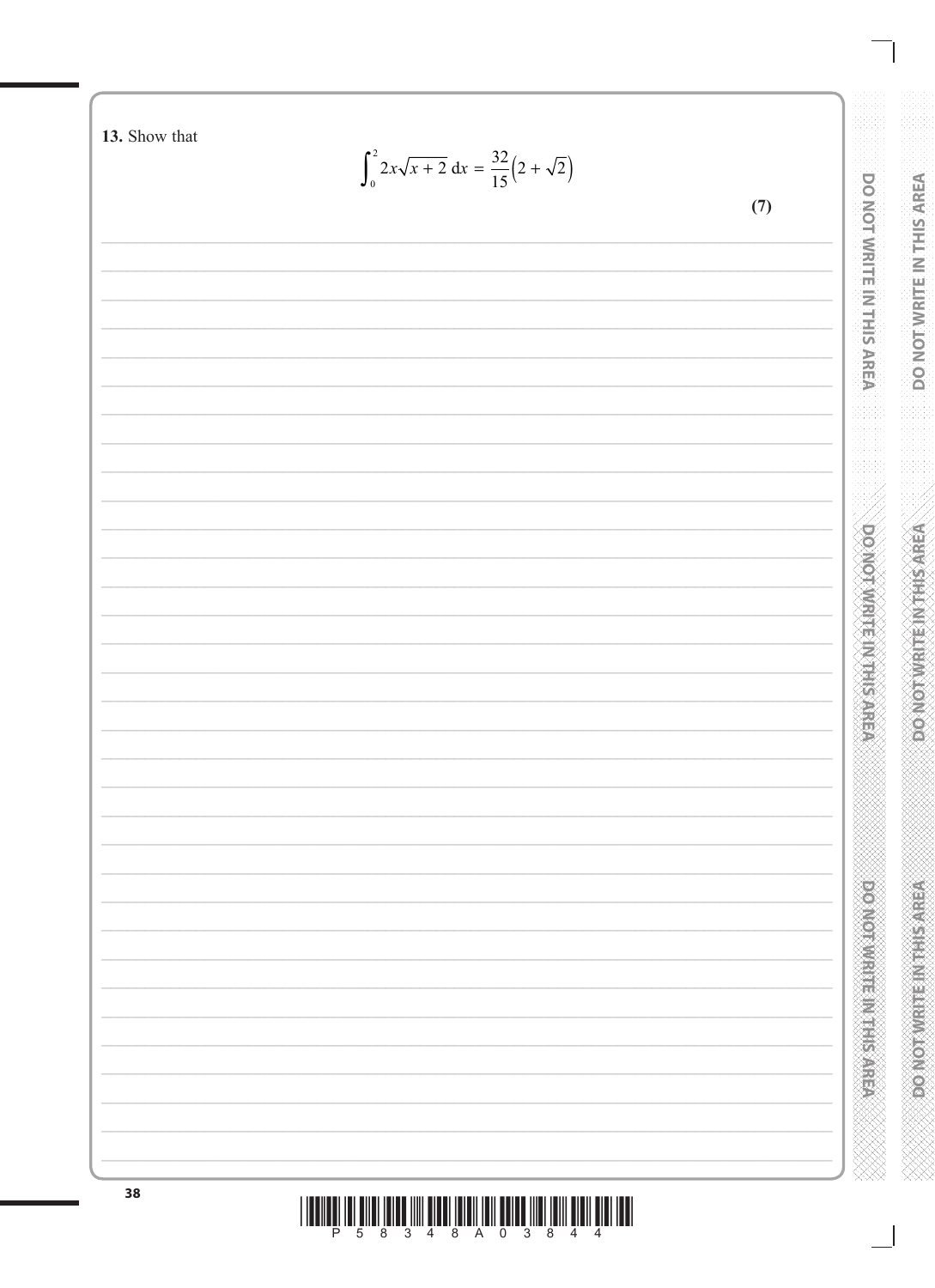|                           | Question 13 continued |
|---------------------------|-----------------------|
|                           |                       |
| DO NOT WRITE IN THIS AREA |                       |
|                           |                       |
|                           |                       |
|                           |                       |
|                           |                       |
|                           |                       |
|                           |                       |
|                           |                       |
|                           |                       |
|                           |                       |
|                           |                       |
|                           |                       |
|                           |                       |
|                           |                       |
|                           |                       |
|                           |                       |
|                           |                       |
|                           |                       |
|                           |                       |
|                           |                       |
|                           |                       |
|                           |                       |
|                           |                       |
|                           |                       |
|                           |                       |
|                           |                       |
|                           |                       |
|                           |                       |
|                           |                       |
|                           |                       |
|                           |                       |
|                           |                       |
|                           |                       |
|                           |                       |
|                           |                       |
|                           |                       |
|                           |                       |
|                           |                       |
|                           | 20                    |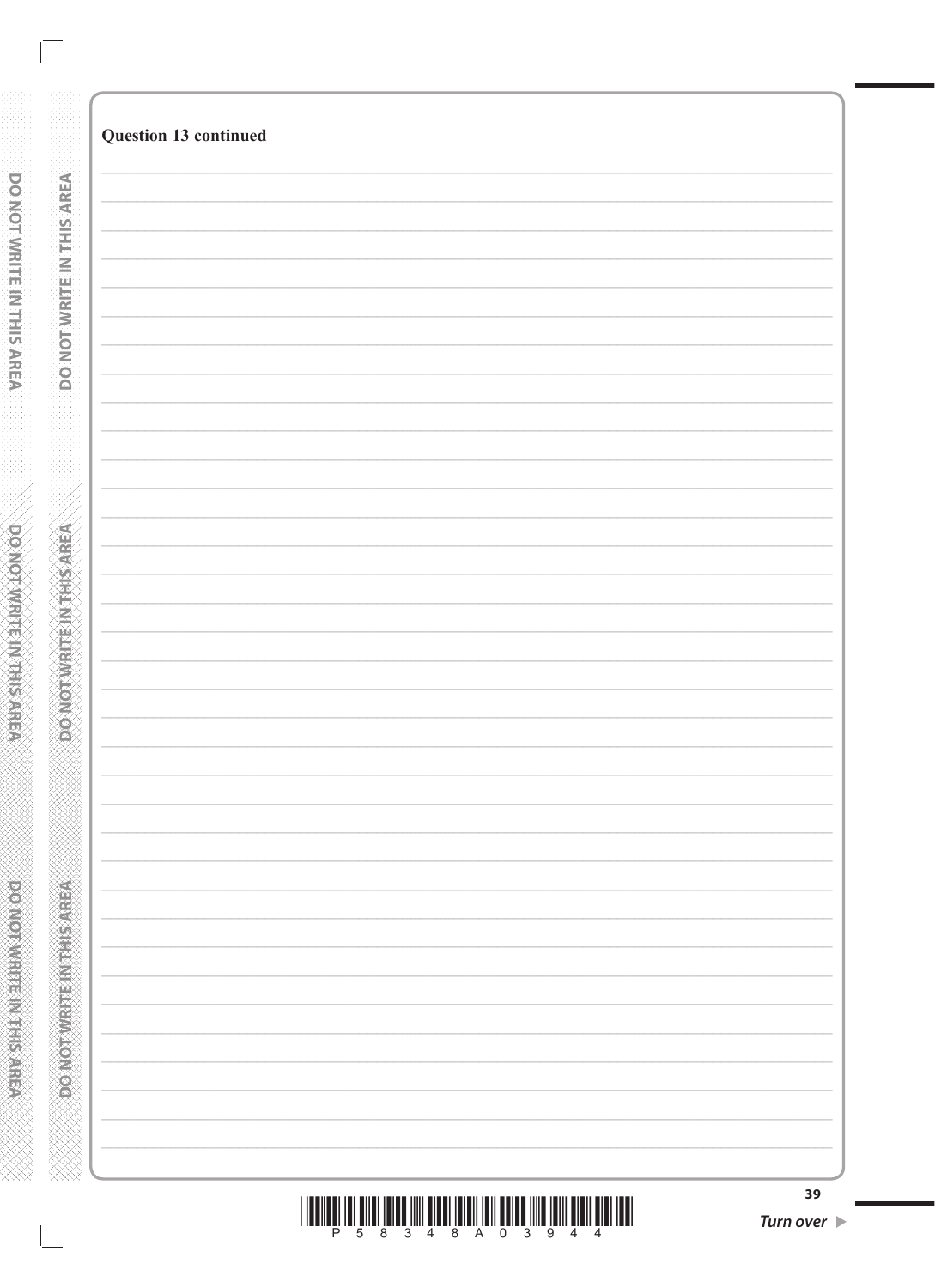| Question 13 continued |                           |
|-----------------------|---------------------------|
|                       |                           |
|                       |                           |
|                       | DO NOT WRITE IN THIS AREA |
|                       |                           |
|                       |                           |
|                       |                           |
|                       |                           |
|                       |                           |
|                       |                           |
|                       |                           |
|                       |                           |
|                       |                           |
|                       |                           |
|                       |                           |
|                       |                           |
|                       |                           |
|                       |                           |
|                       |                           |
|                       |                           |
|                       |                           |
|                       |                           |
|                       |                           |
|                       |                           |
|                       |                           |
|                       |                           |
|                       |                           |
|                       |                           |
|                       |                           |
|                       |                           |
|                       |                           |
|                       |                           |
|                       |                           |
|                       |                           |
|                       |                           |
|                       |                           |
|                       |                           |
|                       |                           |
|                       |                           |
|                       |                           |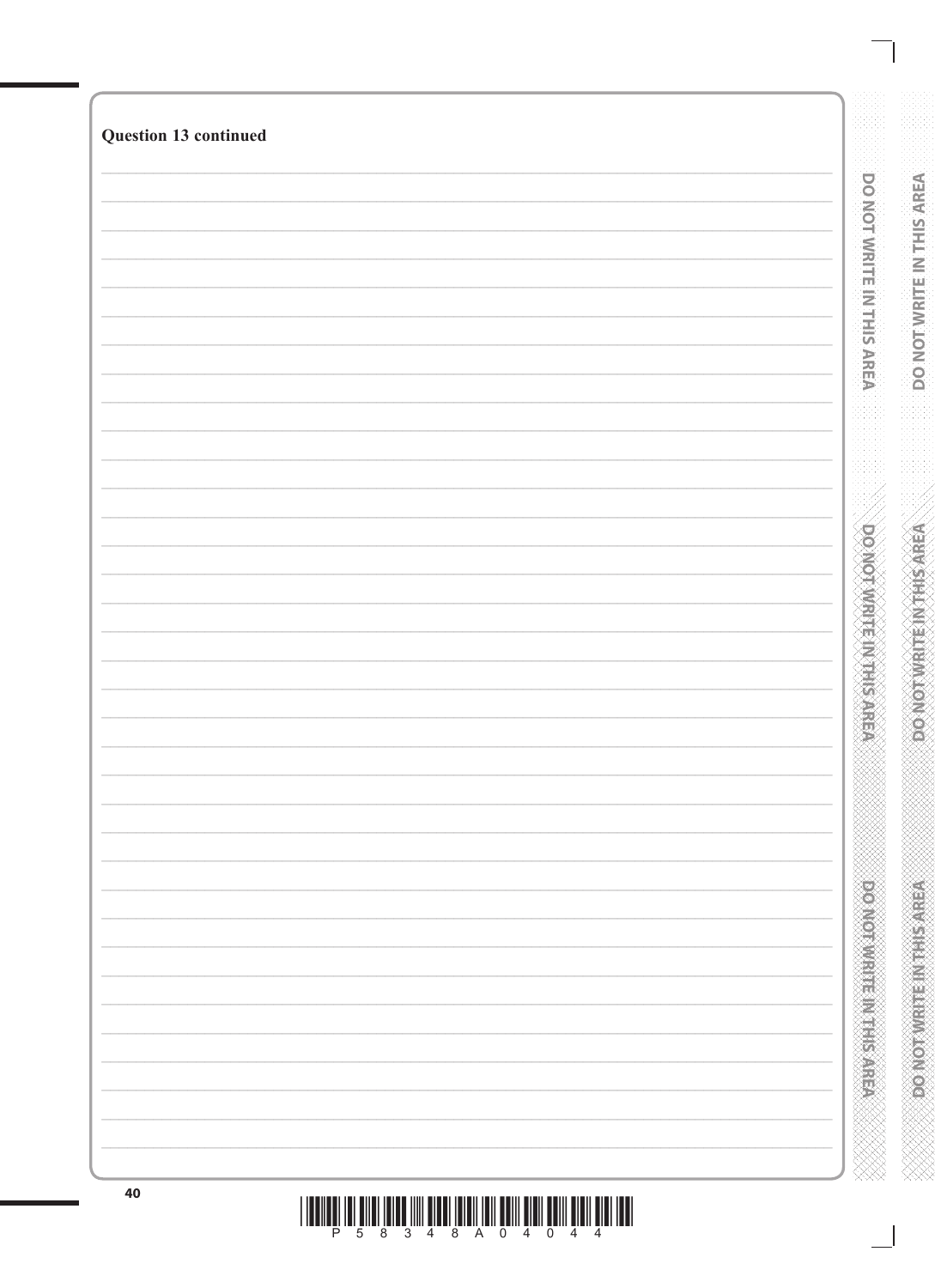| Question 13 continued              |
|------------------------------------|
|                                    |
|                                    |
|                                    |
|                                    |
|                                    |
|                                    |
|                                    |
|                                    |
|                                    |
|                                    |
|                                    |
|                                    |
|                                    |
|                                    |
|                                    |
|                                    |
|                                    |
|                                    |
|                                    |
|                                    |
|                                    |
|                                    |
|                                    |
|                                    |
|                                    |
|                                    |
|                                    |
|                                    |
|                                    |
|                                    |
|                                    |
|                                    |
|                                    |
|                                    |
|                                    |
|                                    |
|                                    |
|                                    |
| (Total for Question 13 is 7 marks) |

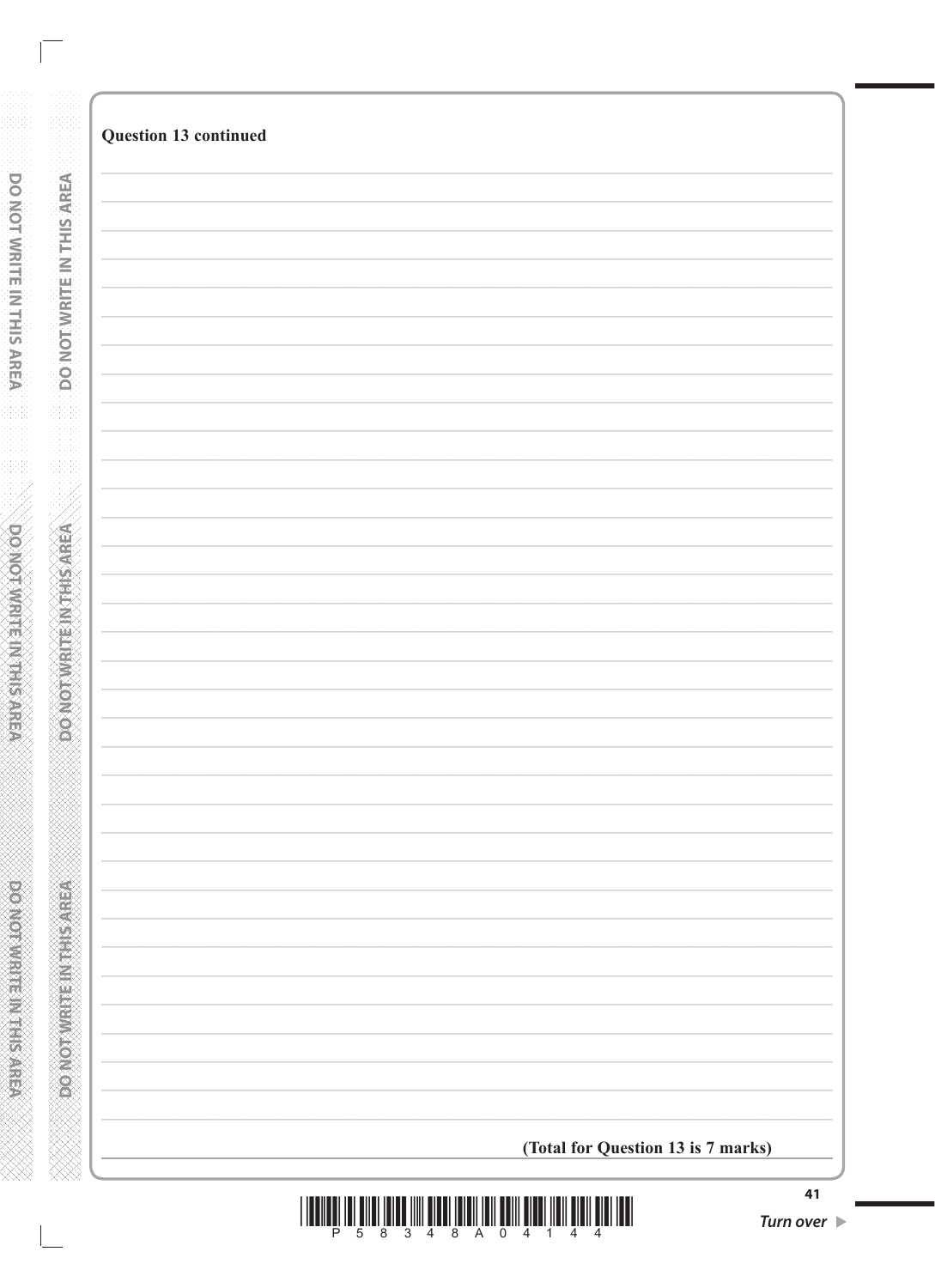14. A curve  $C$  has parametric equations

$$
x = 3 + 2\sin t, \quad y = 4 + 2\cos 2t, \quad 0 \leq t < 2\pi
$$

(a) Show that all points on C satisfy  $y = 6 - (x - 3)^2$ 

- (b) (i) Sketch the curve  $C$ .
	- (ii) Explain briefly why C does not include all points of  $y = 6 (x 3)^2$ ,  $x \in \mathbb{R}$

The line with equation  $x + y = k$ , where k is a constant, intersects C at two distinct points.

(c) State the range of values of  $k$ , writing your answer in set notation.

 $(5)$ 

 $(2)$ 

 $(3)$ 

DO NOT WRITE IN THIS AREA

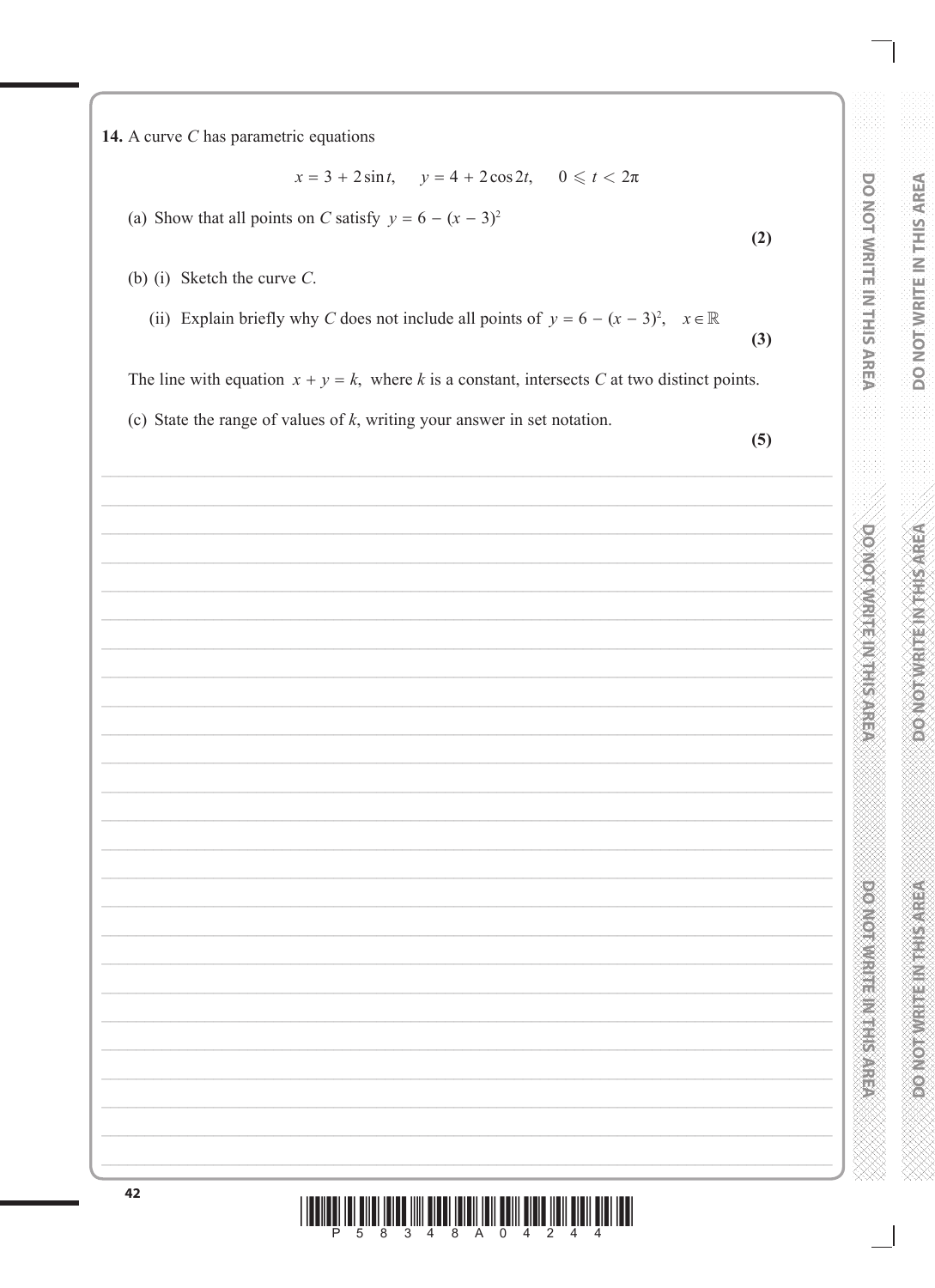|  | 43<br><b>Turn over</b> |
|--|------------------------|

# Question 14 continued

**DO NOT WRITE IN THIS AREA** 

**DONOTWEITEINTHISAREA** 

**PONORHER IN THE NORTHERN**